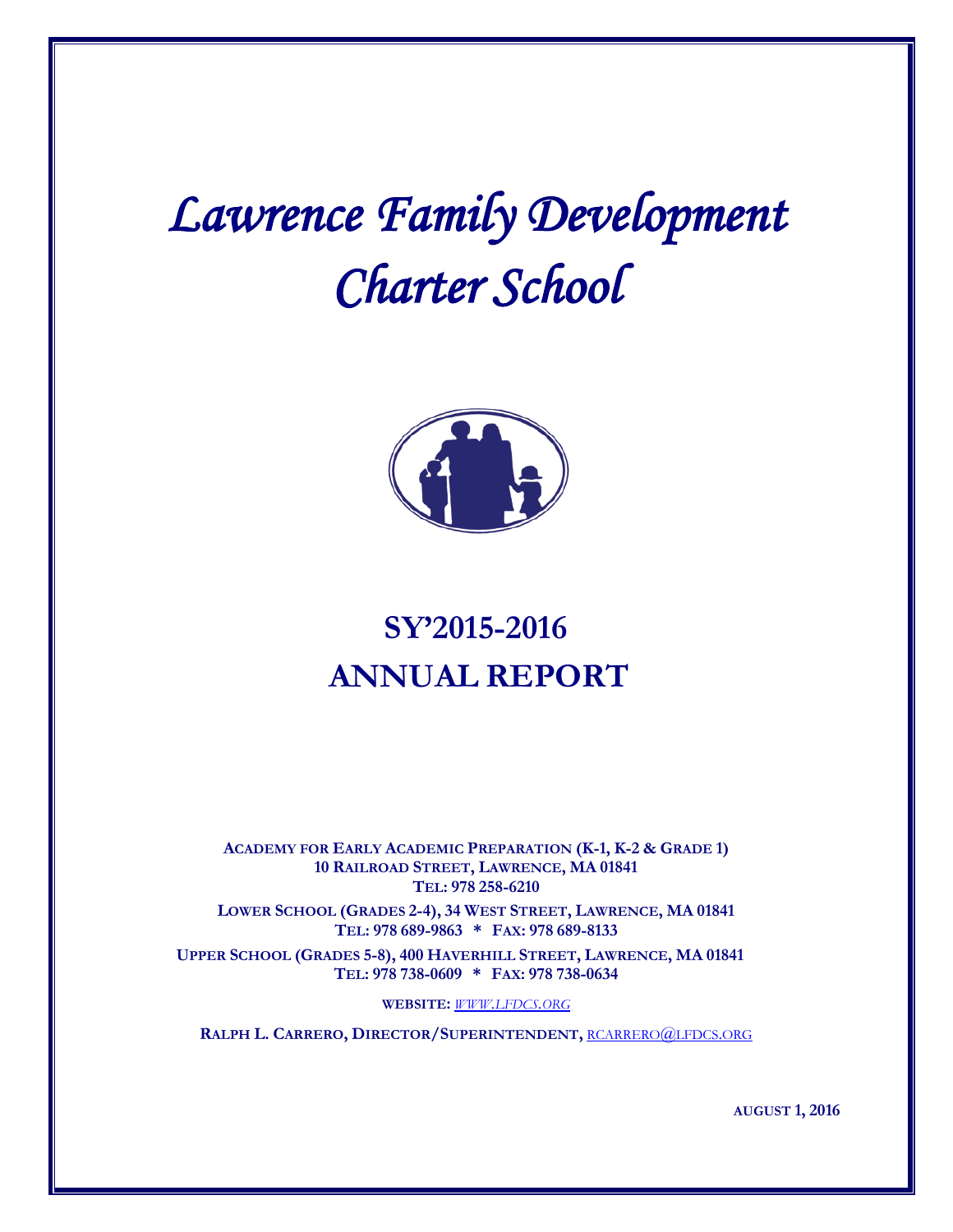# *Lawrence Family Development Charter School*

**Table of Contents**

| LETTER FROM THE CHAIR OF THE BOARD OF TRUSTEES                                         | $1-2$     |
|----------------------------------------------------------------------------------------|-----------|
| <b>INTRODUCTION TO THE SCHOOL</b>                                                      | 3         |
| SCHOOL PERFORMANCE AND PROGRAM IMPLEMENTATION                                          | $3 - 12$  |
| <b>Faithfulness Charter</b><br>Ι.                                                      | $3 - 5$   |
| <b>Mission and Key Design Elements</b><br>$\bullet$                                    | $3 - 4$   |
| <b>Amendments to the Charter</b>                                                       | 4         |
| <b>Dissemination</b>                                                                   | $4 - 5$   |
| <b>Academic Program Success</b><br>П.                                                  | $5 - 7$   |
| <b>Student Performance</b>                                                             | 5         |
| <b>Program Delivery</b>                                                                | $6 - 7$   |
| <b>Social, Emotional and Health Needs</b>                                              | 7         |
| <b>III.</b> Organizational Viability                                                   | $7 - 12$  |
| <b>Organizational Structure of the School</b>                                          | $7 - 8$   |
| <b>Teacher Evaluation</b>                                                              | 8         |
| <b>Budget and Finance</b>                                                              | $9 - 10$  |
| FY'2016 Statement of Revenues, Expenses and Change in Net<br><b>Assets (unaudited)</b> | 9         |
| <b>Statement of Net Assets for FY'2016 (unaudited)</b>                                 | <b>10</b> |
| FY'2017 Approved School Budget                                                         | 9         |
| Capital Plan for FY'2017                                                               | $11 - 12$ |
| <b>ADDITIONAL INFORMATION</b>                                                          | $13 - 24$ |
| Accountability Plan for SY'2015-2016                                                   | $13 - 15$ |
| <b>Recruitment and Retention Plan</b>                                                  | $16 - 21$ |
| <b>School and Student Data</b>                                                         | $22 - 23$ |
| <b>Additional Required Information</b>                                                 | 24        |
| <b>Key Leadership Changes</b>                                                          | 24        |
| <b>Enrollment</b>                                                                      | 24        |
| <b>Complaints</b>                                                                      | 24        |
| <b>Attachments (Optional)</b>                                                          | 25        |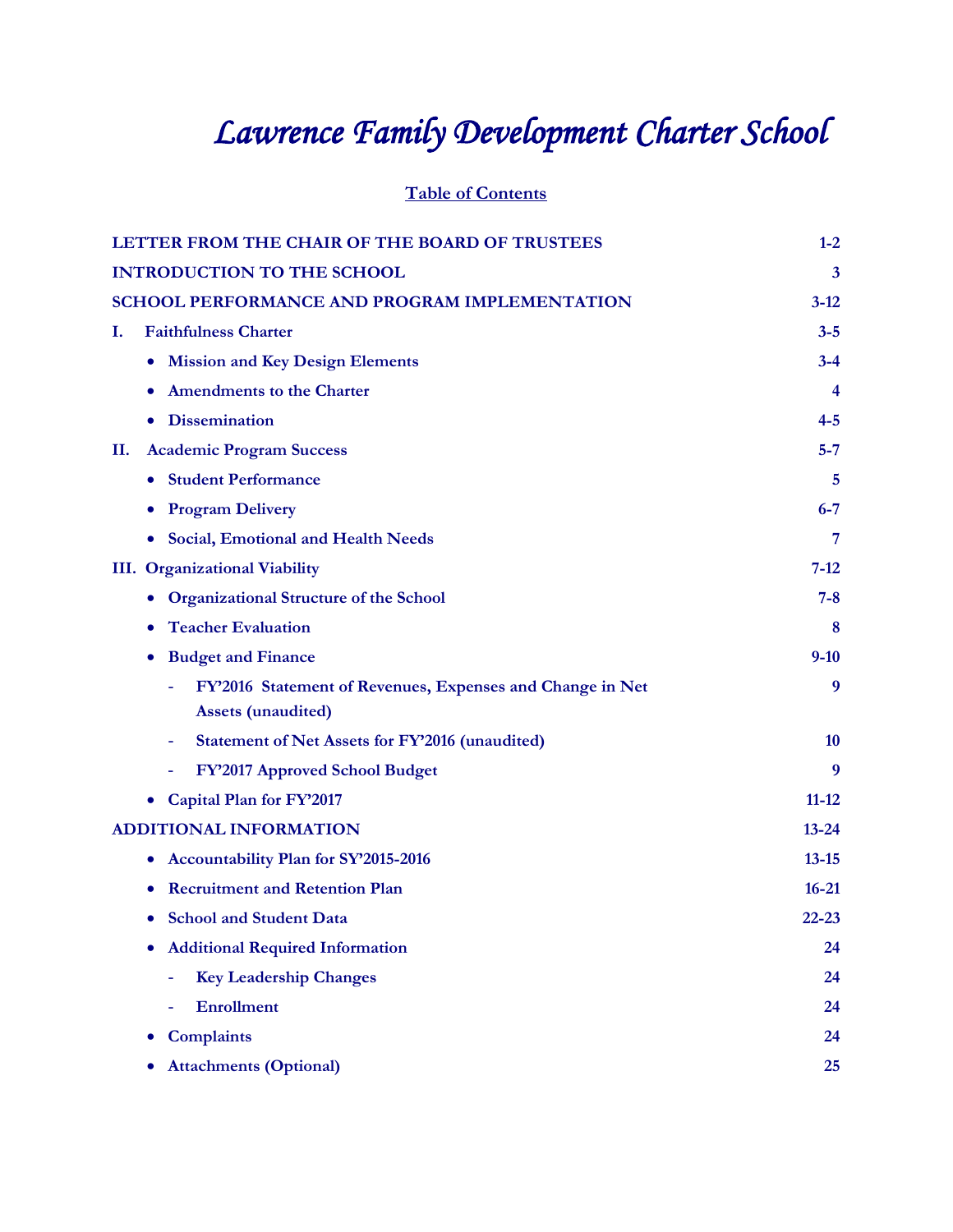#### **A MESSAGE FROM THE CHAIR OF THE BOARD OF TRUSTEES**

SY'2015-2016 was Lawrence Family Development Charter School's (LFDCS) twenty-first year operating as a Commonwealth public charter school. This year emphasized three major areas: 1) innovation in the classroom, 2) interdisciplinary opportunities with LFDCS curriculum and 3) disseminating the charter school's best practices on a Commonwealth-wide level. Through the launch of *Schoology* (an internet-based Learning Management System), teachers and students gained new 24/7 access to our curriculum which extended teaching, learning and assessment opportunities. Interdisciplinary efforts were enhanced by the opening of a new STEM (Science, Technology, Engineering and Math) Center at 34 West Street and the hiring of a STEM Coordinator. LFDCS also continued into year two of a three-year partnership with Lawrence Public Schools, which shares best instructional and family engagement practices locally. Additionally, to extend dissemination impact Commonwealth-wide, LFDCS granted, upon request, access to video clips of LFDCS' excellent teaching and SEI practices to members of the Massachusetts Charter School Association (MCSA) for members' use in other urban classrooms.

The highlights of SY'2015-2016 follow:

- Due to obtaining our *5th charter (to the year 2020)* as a Commonwealth public charter school, LFDCS collaboratively formulated *a new accountability plan*, rolled it out to teachers at an August 2015 back-to-school orientation and after one year using this plan, LFDCS has a new baseline for its accountability objectives.
- Achieved *Level 1 School status on MCAS* testing for the fifth year in a row. The largest positive gap between the Commonwealth of Massachusetts and LFDCS was in fifth grade Math. Across the state 67% of fifth grade students scored Proficient or Higher, and at LFDCS, 59% of fifth grade students scored Proficient or Higher in the Math MCAS test. On the whole, LFDCS performed better than the state. *In ELA, LFDCS was 17% higher than the state, in Math 16% higher than the state and in Science 10% higher than the state.*
- Graduated sixty-one (61) students from the eighth grade and eighty (80) students from the Kindergarten-2 program. Collectively, this year's eighth grade graduates earned *over \$1,700,000 in scholarships and financial aid to four-year tuition-based high schools.* This year, for implementation in SY'2016-2017, the *Opening Doors team was re-framed* by combining the duties of two jobs into one, and splitting the grade-level responsibilities of two grade levels between two Secondary School Coordinators.
- Hosted two sessions for the Massachusetts Charter School Association's *Community of Practice of ESL professionals* and continued with our Commonwealth-wide dissemination contributions to the *Special Education Model Demonstration Schools* to showcase statewide the practices used at LFDCS to support all learners.
- Held a fall *STEM Center Opening* for donors, community members, parents, students and staff to show the results of successful *fundraising of \$118,500 for the technology and construction* needs of a *STEM Center* (Science, Technology, Engineering and Math) at 34 West Street. Visitors saw hands-on activities and viewed new aquariums, microscopes, laptop computers and printers available at the STEM Center.
- To further enhance *STEM* in future years, meetings occurred with *Marblehead Charter School* to explore project-based learning with urban and suburban middle school students working on STEM activities. Also in the area of STEM, we discontinued the LFDCS Northern Essex Community College partnership and worked more deeply with *Quarrybrook Outdoor Learning Center (NECC)* on the STEM program design, while beginning after-school STEM activities with the *Girl Scouts of America*.
- Kicked-off at *Lawrence Family Public Academy (LFPA) a new peer-to-peer- teachers' mentoring program.* The partnership allowed LFDCS' early childhood teachers to work directly with LFPA early childhood teachers through coaching, socials for conversations about teaching and included classrooms visits with demonstrations of classroom management techniques. The end-of-the-year surveys were positive about the experience from both the teacher-mentors and teacher-mentees who were involved in this project, and LFPA teachers expressed interest in continuing the effort for SY'2016-2017 as well as their introduction to *Schoology*, LFDCS' Learning Management System.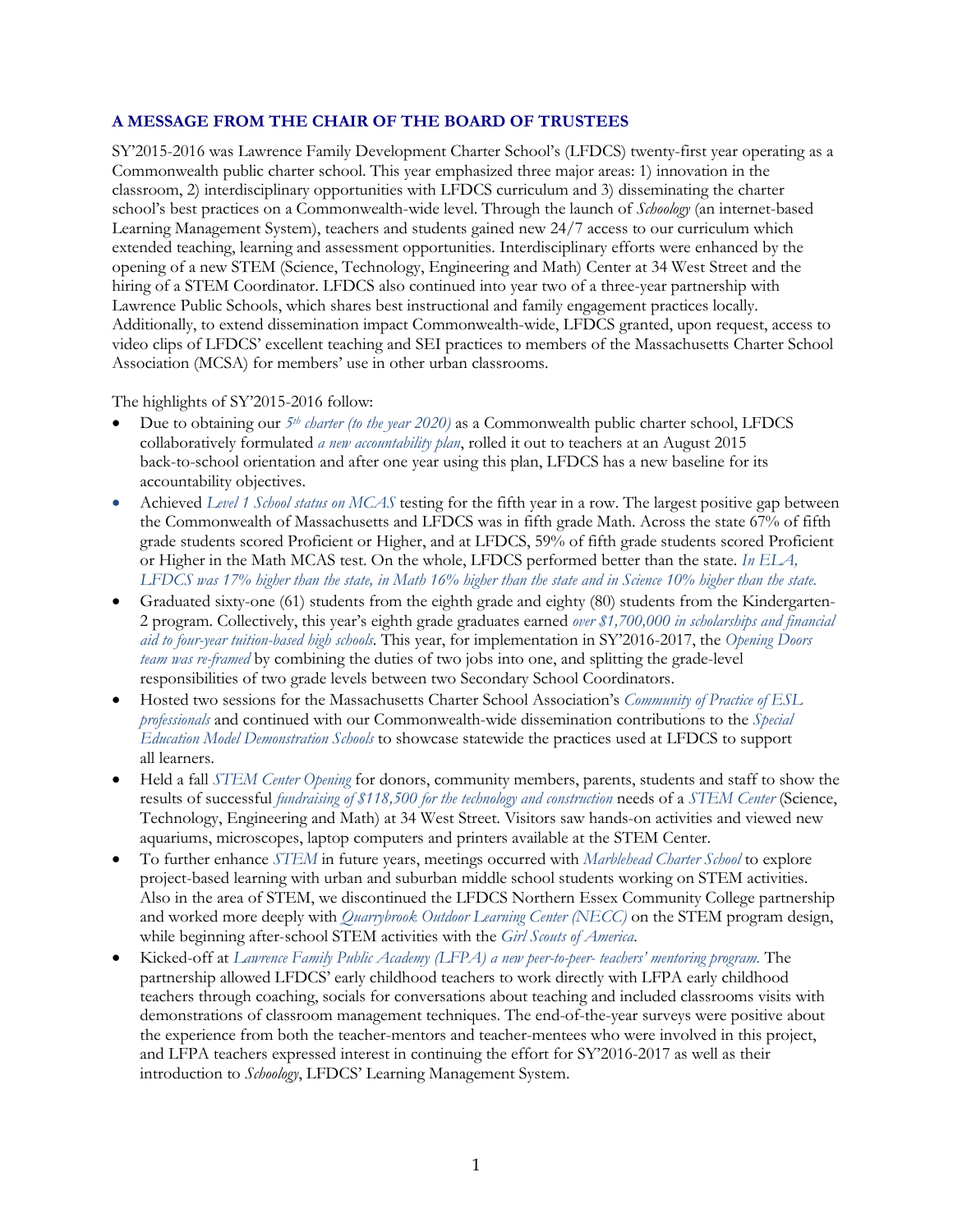- Received *gifts* from various individual donors to equip all first–year kindergarten classrooms with *interactive projectors*. These gifts of almost \$6,800 demonstrated the donors' understanding of academic language development and interactive techniques for teaching of young children in an early childhood setting. It also meant that *every* LFDCS general education teacher now has a classroom equipped with an interactive projector.
- Expanded the impact in year two of the Digital Instructor's role and professional development opportunities for teachers. Activities for Teaching with Technology were primarily teacher-led by a team of teachers comprising the *Technology Committee*. The Digital Instructor's salary and benefits were generously funded by a donor, *Mr. Kingman Webster*, who passed away in the spring of 2016.
- Due to increased technology use at all sites and the rapid acquisition of teachers' skills with *Schoology*, LFDCS added new wireless services and wireless hubs, while piloting "paperless" learning processes for 7th grade students' access to the Learning Management System. In December, 2015, Cynthia Mohr, one of LFDCS' generous benefactors, supplied funds for *forty (40) new Chromebooks for 7th grade students*. This donation also accelerated the school's technology projects. It is expected that in SY'2016-2017, LFDCS will allow staff and students to bring their own devices from home and allow such devices access to the Lawrence Family Development wireless infrastructure.
- Restructured the LFDEF, Inc. Finance Department under a *new Director of Finance* who began in August, 2015 which resulted in a reframed staffing model with the addition of a new *Accounts Payable/Procurement Officer* as well as a newly- added *Human Resources Manager* position. The newly-configured group also shifted to new payroll and banking providers and formulated a plan to increase the number of online processing tools.

The Conditions for School Effectiveness (CSEs) per regulations of the Massachusetts Board of Elementary and Secondary Education in 2010 remain our "scorecard" as we assess, plan and build upon our strong performance as one out of fourteen of the first Massachusetts public charter schools. As the 2014- 2020 Strategic Planning process is executed, the Charter School maintains a keen focus on its strength with community and parent engagement, RTI instructional techniques, student progress-monitoring and success with English Language Learners. The Conditions for School Effectiveness mandate the strategic use of resources and adequate budget authority, so this year we critically assessed opportunities and challenges as these relate to available financial resources and systems. With that planning, we anticipate a positive impact on the charter school with a new LFDEF, Inc. Finance Director (hired 2015), a new LFDEF, Inc. Accounts Payable/Procurement Officer (hired 2016) and a new LFDEF, Inc. Human Resources Manager (hired 2016). Lawrence Family Development Charter School (LFDCS), now in its twenty-first year, has been afforded many opportunities including funding resources. We continue to pursue all types of resources, receive entitlement and foundation grants and host a spring scholarship event.

As we close SY'2015-2016, it is with great pride that I serve as Chair of the Lawrence Family Development Charter School's Board of Trustees. I am proud of our accomplishments, which seem to multiply yearly. These twenty-one years as a Commonwealth public charter school provides us the opportunity to show that all children can succeed, no matter the zip code in which they live. I am confident that our past and present efforts will help us not only sustain but also grow our successes.

Sincerely,

Raquel Bauman, EdD Chair, LFDCS Board of Trustees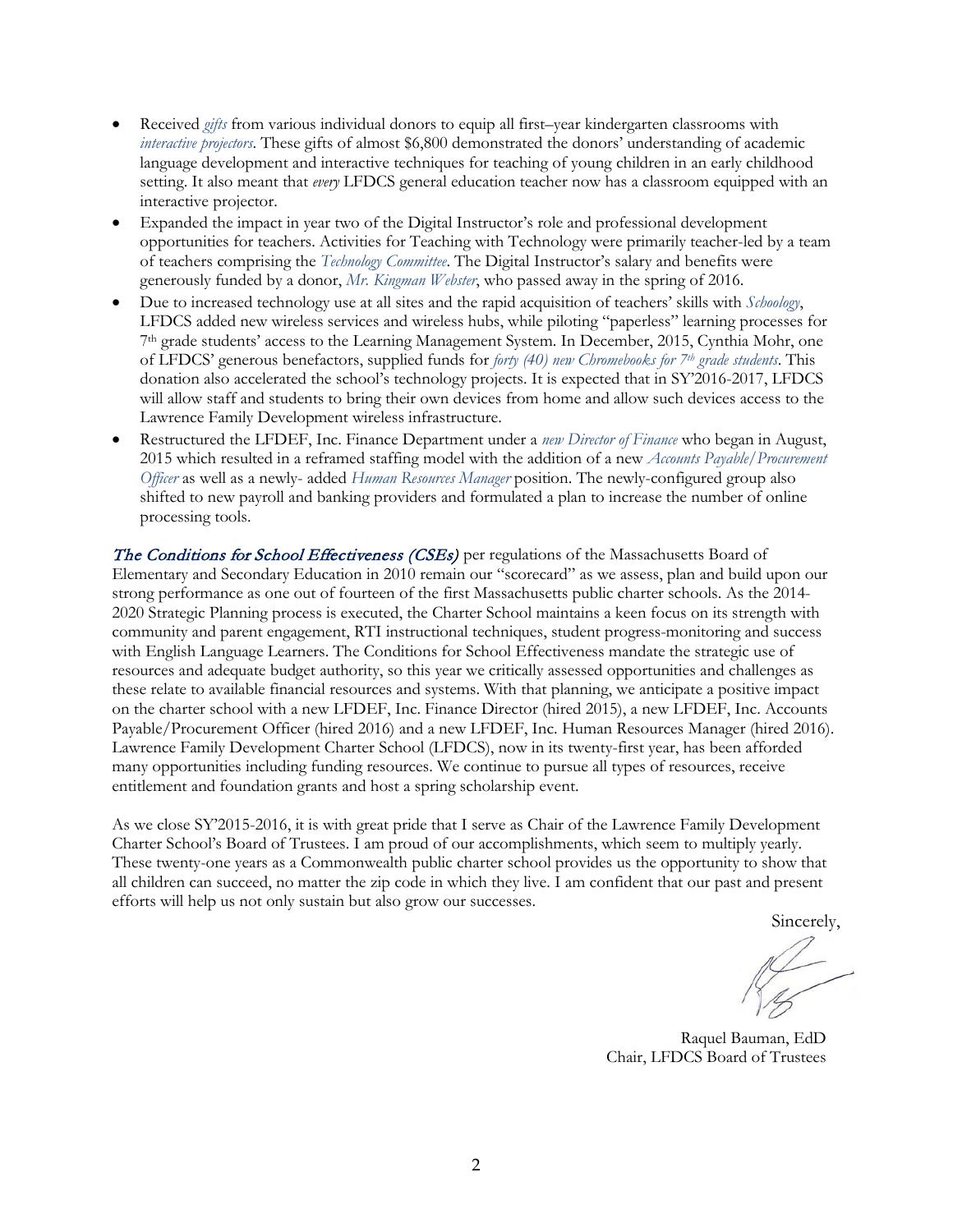# **INTRODUCTION TO THE SCHOOL**

| <b>Type of Charter</b>                     | Commonwealth                                                                          | Location                       | Lawrence, MA              |
|--------------------------------------------|---------------------------------------------------------------------------------------|--------------------------------|---------------------------|
| <b>Regional or Non-Regional?</b>           | Non-Regional                                                                          | <b>Districts in Region</b>     |                           |
| <b>Year Opened</b>                         | 1995                                                                                  | Year(s) Renewed                | 2000, 2005, 2010,<br>2015 |
| <b>Maximum Enrollment</b>                  | $700*$                                                                                | Current<br>Enrollment          | 698                       |
| <b>Chartered Grade Span</b>                | K-1-Grade 8                                                                           | <b>Current Grade</b><br>Span   | $K-8$                     |
| # of Instructional Days per<br>school year | 180                                                                                   | <b>Students on</b><br>Waitlist | 1,372                     |
| <b>School Hours:</b>                       | K-1-Gr. 1 7:45am-3:10pm<br>7:45am-3:20pm<br>Grs. $2-4$<br>7:45am-3:30pm<br>Grs. $5-8$ | Age of School                  | 21 years                  |

\*800 students by 2020

#### **Mission Statement**

**Strong families, working in partnership with the school as advocates for academic achievement, will create an environment where every child has the opportunity to acquire the foundation skills and habits of mind that foster life-long learning, citizenship participation and personal fulfillment.**

# **SCHOOL PERFORMANCE AND PROGRAM IMPLEMENTATION**

# I. Faithfulness to Charter

# **Mission and Key Design Elements**

LFDCS, in its 21 years of existence, has maintained the philosophy of its founders based on its Mission (see above) and the Key Design Elements through which it operates its charter and sets its accountability goals. The governance structure exemplifies the mission of the school by ensuring that the board make-up consistently has parents involved at every level of the school including its governance structure.

#### **Key design elements are:**

- **1. Parent Engagement -** Parents are engaged as "advocates for their children" as an essential element of our history.
- **2. Dual Language -** LFDCS designs its school with a dual-language mission to respond to the wishes of the founding parents that their language and culture would be taught.
- **3. Effective Teaching is Key -** LFDCS hires certified teachers in required fields who also hold high expectations for all students. LFDCS supports effective teaching through grade-level planning and school-wide lesson plan templates using standards-based instruction. Instructional delivery is organized in grade-level units, and lesson plans are tiered to meet the needs of all students.
- **4. Partnerships -** LFDCS recognizes that community partners bring additional learning, enrichment and opportunities to our students, and we have been consistent in inviting partners who support growth and achievement.
- **5. Governance and Leadership Structure –** Governance supports the vision and mission of LFDCS. A thirteen-member board, comprised of six directors of LFDEF, Inc., the Management Organization, six parents of students enrolled at the school, alumnus of the school, alumnus parents of the school and/or community stakeholders with knowledge of the school and an additional parent member, ex-officio, which serves as the parent co-chair of the School Site Council, is regularly informed through monthly board meetings on all aspects of curriculum, programs, student academic growth and any need for new policies.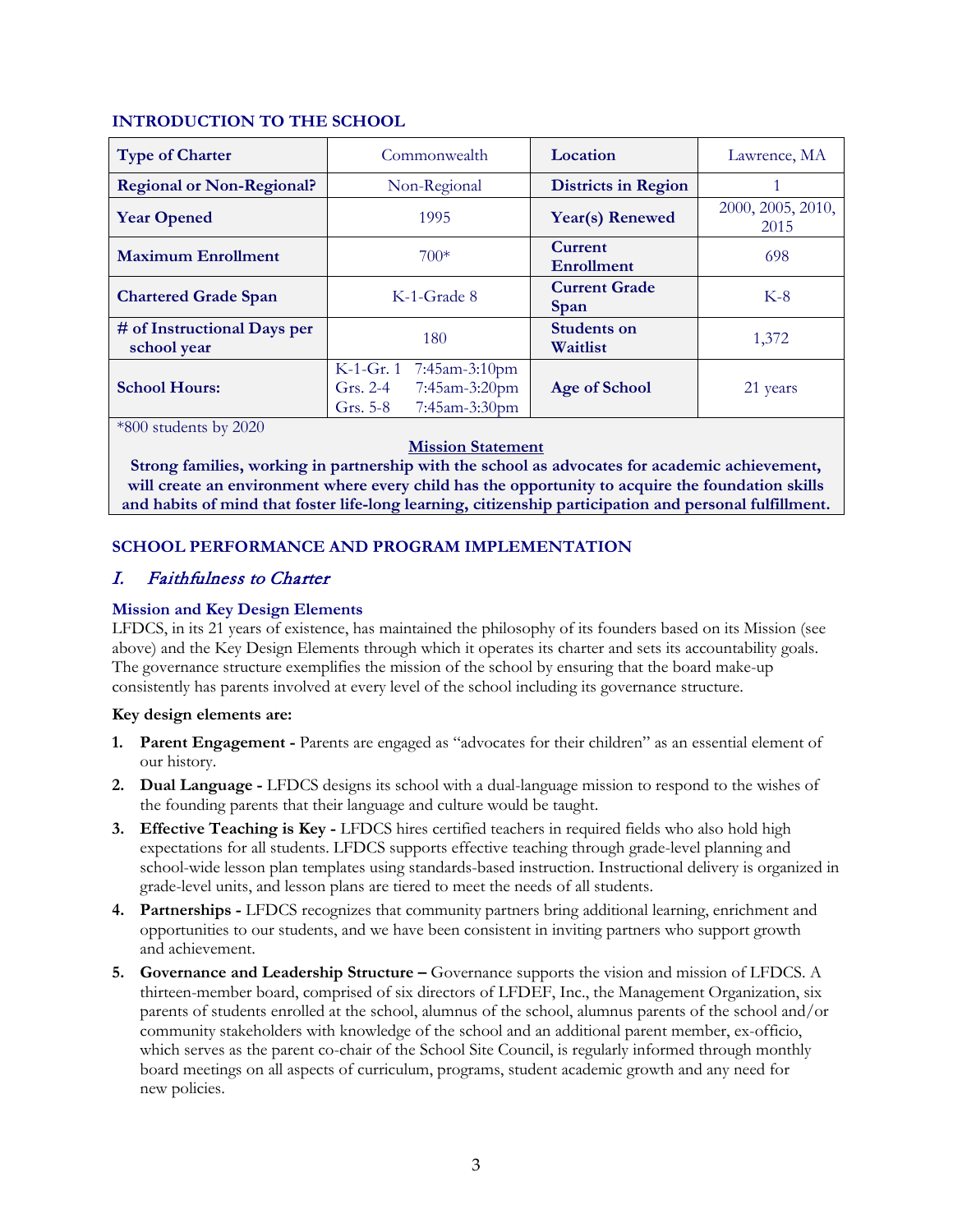The key evidence of how LFDCS implemented these design elements was demonstrated in SY'2015-2016 by:

- Parent satisfaction, cultivated and evaluated through use of annual parent surveys and parent participation at School Site Council and Special Education PAC evening meetings and morning coffees which provide important ways in which parents can be involved with the school.
- **Parents worked in partnership for academic achievement** this past year in new Title Three workshops, an Engineering Celebration, Grade 4 State Fair and the High School and Science Fairs, while 100% of parents participated in report card conferences.
- **Parents obtained citizenship attainment, English language skills and personal fulfillment** and took advantage at no cost to themselves (due to Title One support for fees) ESL and citizenship classes at the Maria del Pilar Quintana Family Center (489 adult learners, including parents, improved literacy skills over the past year).
- **ELL/RTI (Response to Intervention) Protocols,** led by the ELL/RTI Coordinator, organized and facilitated instructional offerings and benchmarking to assure that LFDCS met the needs of all students. The Coordinator assisted teachers in recommending needs-based groupings and students' participation in Summer and Saturday Academies, which provided, beyond the school day, specialized instruction for students in grades 1-7.
- **Professional development** for staff this past year focused on the foundational skills for all students. Offerings included Sheltered English Immersion (SEI) endorsement workshops for teachers and administrators. Another focus, which will continue into SY'2016-2017, is Blended Learning where a Digital Instructor works with teachers in their classrooms, organizes monthly *Tech Talk* professional learning sessions and leads a *Technology Committee* made up of teachers who create and model exemplar lessons. Specific professional development on differentiated instruction, as a result of a 2015 Professional Development Survey by the Principal, is included in a resource folder in *Schoology* for teachers to use when planning lessons. Based on surveys, professional development workshops on writing are being planned in response to the 2016 survey.
- **Partnerships** infused the STEM curriculum with Quarrybrook Outdoor Learning Center and offered applied learning and interdisciplinary practices while meeting curriculum standards.

# **AMENDMENTS TO THE CHARTER**

The below amendments were submitted to ESE for approval during SY'2015-2016:

| Date     | <b>Amendment Requested</b>                                                                                                                                            | Approved<br>by ESE |
|----------|-----------------------------------------------------------------------------------------------------------------------------------------------------------------------|--------------------|
| 7/3/15   | The Board of Trustees shall consist of not less than six (6) and not more than<br>thirteen (13) members. Six trustees shall be nominated by the Board of              | 8/24/15            |
|          | Directors of LFDEF, Inc., the founding organization. The number of parent                                                                                             |                    |
|          | representatives shall also be fixed with no less than six (6), elected by the School<br>Site Council which is composed of parents of students enrolled at the school, |                    |
|          | alumnus of the school, alumnus parents of the school and/or community                                                                                                 |                    |
|          | stakeholders with knowledge of the school and an additional parent member,                                                                                            |                    |
|          | ex-officio, which serves as the parent co-chair of the School Site Council<br>making the total composition of thirteen individuals.                                   |                    |
| 8/31/15  | Approval and addition of the 2015-2020 Accountability Plan                                                                                                            | 12/2/15            |
| 10/23/15 | Update of Expulsion Policy to comply with updated laws and ESE guidelines                                                                                             | 12/2/15            |

#### a **DISSEMINATION EFFORTS**

For the first year of the 2015-2020 charter, LFDCS provided varied models for replication of its best practices. During SY'2015-2016 the following forums and activities through which LFDCS disseminated its practices are listed below:

• Adopted Schoology as a Learning Management System (LMS) for access to an e-base resource of LFDCS lesson plans, assessments and teaching activities. The LMS can be used 24/7 by the LFDCS community and allows our education partners to access, for dissemination purposes, curriculum and SEI supports for students.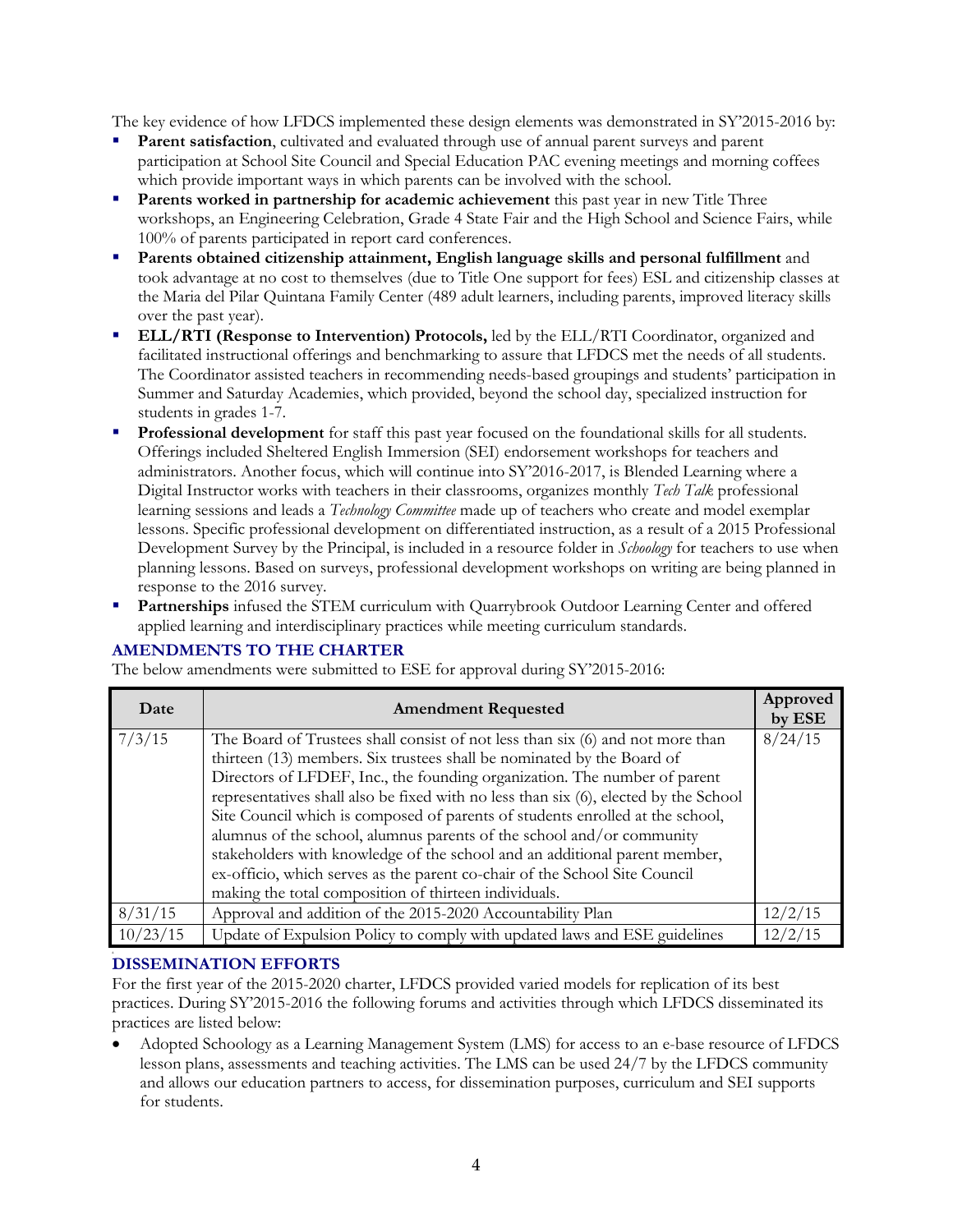- Partnered for year two of a three-year agreement with the Lawrence Public Schools, for an early childhood targeted-assistance model. The Lawrence Family Public Academy has two LFDCS lead teachers who work onsite for curriculum sharing and instructional leadership and also includes access to the LFDCS curriculum drive in *Schoology*.
- Implemented a new effort for teachers' reflection with the Lawrence Public Schools' partnership, by adding a new teachers' mentor/mentee program with conversations, socials and classroom visits. Mentees are LPS teachers and mentors are LFDCS teachers.
- Extended dissemination impact Commonwealth-wide by granting *Schoology* access, upon request, to video clips of LFDCS best teaching and SEI practices to members of the Massachusetts Charter School Association for their use in other urban classrooms.
- Hosted two sessions about the LFDCS RTI protocols for the Massachusetts Charter School Association's *Community of Practice of ESL professionals.*
- Added to the district's Learning Management System (*Schoology*) school-wide SEI instructional resources. These resources included materials developed in a professional development project which allowed teachers to build modules of successful practices for use by other public schools. Likewise, a similar project by SPED teachers was done to build school-wide instructional resources.
- Participated in year 2 as a MPCSA Special Education Model Dissemination School and joined forums for information sharing and participated in activities.
- Maintained a partnership with Merrimack College for a *graduate education* student's one-year internship. After the internship, the result was the hiring of that intern as a teacher for SY'2016-2017.
- Launched a partnership with Merrimack College for graduate students in *health administration* to work with the LFDCS' nurses to do vision and hearing screenings. This project amplified LFDCS' practices with health and family engagement.

# II. Academic Program Success

**1. Student Performance: MCAS data for Spring 2015 Assessments Lawrence Family Development Charter School's Report Card link is:**

# **http://profiles.doe.mass.edu/reportcard/rc.aspx?linkid=37&orgcode=04540205&fycode=2015&orgt**

# **ypecode=6&**

# **2. Student Performance SY'2015-2016**

Student performance on formative and summative assessment provides the school the opportunity to maintain strong performance on MCAS. LFDCS' academic program meets all criteria for success as we have attained the following:

- Achieved Level 1 School status on MCAS testing for the fifth year in a row. The largest positive gap between the Commonwealth of Massachusetts and LFDCS was in fifth grade Math. Across the state 67% of fifth grade students scored Proficient or Higher, and at LFDCS, 59% of fifth grade students scored Proficient or Higher.
- On the whole, LFDCS performed better than the state on MCAS. In ELA, LFDCS was 17% higher than the state, in Math 16% higher than the state and in Science 10% higher than the state.
- Graduated sixty-one (61) students from the eighth grade and eighty (80) students from the Kindergarten-2 program. Collectively, this year's eighth grade graduates earned over \$1,700,000 in scholarships and financial aid to four-year tuition-based high schools.
- Utilized a RTI Program to progress-monitor student performance through assessment and benchmarking three times annually, placing attention on measuring academic growth. Every teacher has acquired the knowledge and ability to analyze group and individual performance and identify effective strategies for all Tier II-IV students.

# **3. Program Delivery**

During SY'2015-2016, teacher attention to student improvement has again raised outcomes in internal and external assessments with achievement on MCAS resulting in Level One status.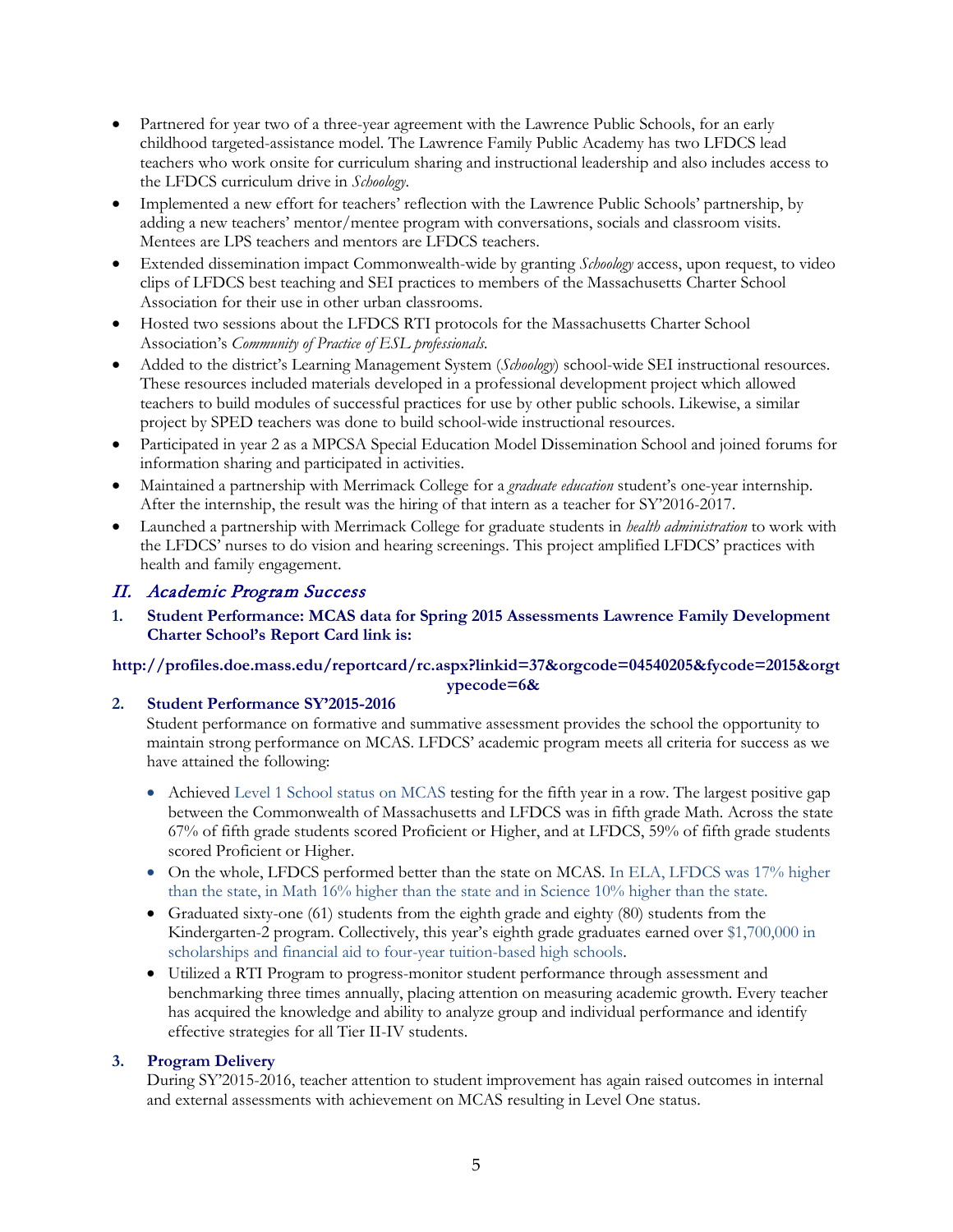In ELA students at LFDCS outperformed the state average in 5 of a total of 6 grade levels with a school-wide 77% in ELA and 70% in Math at Proficient or Advanced, and only 5% of students were assessed in the Warning category in ELA and 7% in Math. LFDCS uses data to identify its academic priorities and refine its embedded instructional practices. In SY'2015-2016 results from DIBELS, GRADE (Group Reading Assessment Diagnostic Evaluation) and GMADE (Group Math Assessment Diagnostic Evaluation) allowed teachers and administrators to manage data, look at trends and determine resource needs. Also in SY'2015-2016 the school piloted Measures of Academic Progress (MAP) as an assessment tool and will be fully adopting it for benchmarking in the next school year. A key component of decision-making for resources happens in the RTI process which guides instructional practices and teacher planning through the use of shared files. For SY'2015-2016, LFDCS prioritized differentiated instruction, the use of SEI strategies and the implementation of LMS/ Blended Learning. The lesson plan template and architecture of the *Schoology* platform was enhanced which supported our efforts with differentiated instruction and meeting the needs of diverse populations. Our SEI strategies position is further documented by having a total of 9 licensed ESL teachers as well as the continued enrollment of teachers and administrators in RETELL this past year to earn SEI endorsement.

# **Curriculum**

LFDCS' curriculum is aligned to the Massachusetts Common Core Standards. Curriculum is aligned vertically between grades and horizontally across classrooms at the same grade level. The curriculum supports opportunities for all students to master the skills and concepts. Procedures and processes have been developed and implemented at LFDCS to meet the above-stated expectation:

- A two-grade looping plan assures that teachers are knowledgeable about curriculum standards over at least two grades and are able to "plan forward and reflect back" by connecting curriculum standards.
- A standardized Walkthrough Template provides teachers with feedback on the Lesson Plan Template.
- A new standard Lesson Plan Template provides consistency of instruction and accountability of standards.
- Lesson plans are created by grade-level teams which ensure alignment across classrooms at each grade and are available online, through *Schoology*, for specialists/interventionists to modify and augment lessons.
- Standards-based report cards with every content area are broken down to standards by grade and semester.
- Teacher-led vertical teams in all core content areas ensured vertical alignment of curriculum in K-8 and assisted in re-designing the standards-based report card with the Common Core and WIDA standards.

# **Instruction**

LFDCS staff has a commitment to high-quality instruction for all students. This common understanding fosters student engagement and achievement. Consistent structure in planning and expectations are essential for high achievement for all students and are critical in addressing the challenges of poverty. Quality and consistency of instruction is evidenced by a new standard Lesson Plan Template which requires explicit planning of all lesson components. In SY'2015-2016 Lesson Plans included SEI strategies, differentiated lessons, high-level thinking questions, Blended Learning and Language Objectives. In-depth professional development focuses on curriculum and instruction. LFDCS has had outside donors enable us to complete the project of placing interactive boards in every classroom to integrate technology and Blended Learning strategies to support technology in instruction.

# **Assessment and Program Evaluation**

During SY'2015-2016 LFDCS piloted in Saturday Academy the use of the Measures of Academic Progress (MAP) diagnostic assessment and will adopt this assessment as part of the RTI process, providing timely access to results. Full adoption of the MAP tool will be used in SY'2016-2017 as a replacement for GRADE and GMADE.

#### **Support for Diverse Learners**

During SY'2015-2016, the expectation for teachers included explicit planning for differentiated instruction in every lesson. The needs of students who require extra help and those needing more challenges are addressed in every lesson.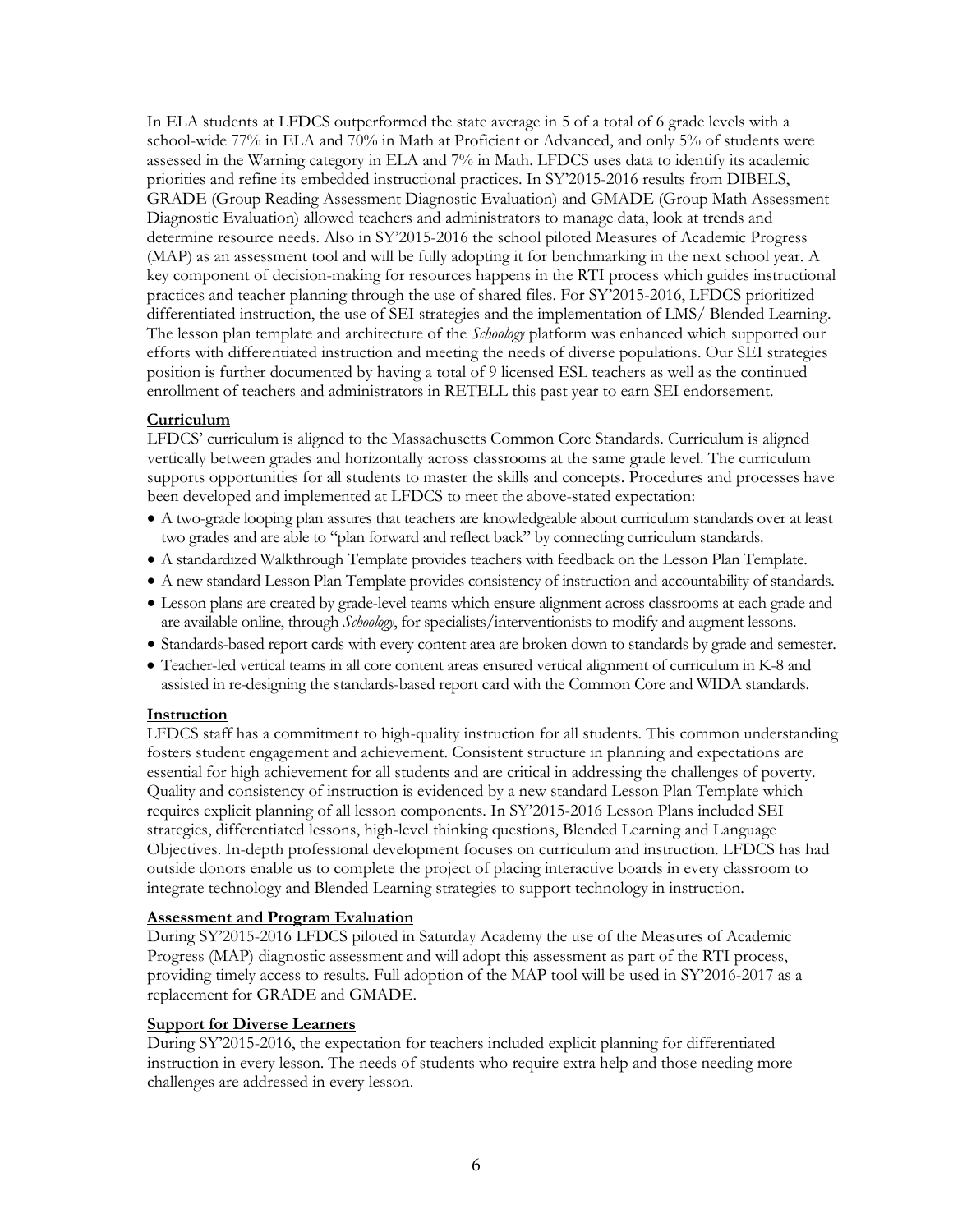#### **English Language Learners (ELLs)**

In SY'2015-2016 LFDCS enrolled a student body that is 98.7% Hispanic of which 83.9% were identified that English was not their first language. Fifty-four percent (54%) of our K-1 (4 year olds) and K-2 (5 year olds) are ELLs. This year new lesson plan templates included explicit planning for SEI strategies and differentiated learning with technology in every lesson. A SEI Strategic Intervention Team created a digital handbook of strategies that can be used in every class. This document is housed in the LMS and includes video clips of strategies "in action" by LFDCS teachers and available as requested by teachers in other districts via log-in access to *Schoology*.

#### **Special Education**

LFDCS' special education program is 100% in compliance. Special education teachers implement academic lessons and make modifications for their students based on goals of their IEPs. This year, a team of four regular and SPED teachers researched and built a portfolio of instructional materials for sharing with other teachers. SPED teachers also increased their use of the school's technology through the new Learning Management System. We have a specific process with procedures for Tier IV student referrals within the RTI process, allowing for a teacher-requested meeting to gather all relevant data and observations and to request an evaluation to determine eligibility for special education services. LFDCS also has a structured program for the identification and delivery of students that require 504 plans. The District Curriculum Accommodation Plan (DCAP) is reviewed periodically for compliance to ensure that the general education environment is rich and responsive and ensures that teachers are prepared for a diverse student population. For the second year in a row, LFDCS participated in the Massachusetts Charter School Association's Demonstration School project, sharing and disseminating its practices in special education and professional development by supporting the needs of all learners. LFDCS also hosted two all-day sessions on RTI and SEI strategies for the Massachusetts Charter School Association's Community of Practice.

#### **4. Social, Emotional and Health Needs**

There are special components of the RTI program at the Academy for Early Academic Preparation focusing on the social-emotional needs of students. This year, to provide students time to de-escalate when negative behaviors occur, a de-escalation room was built at the Academy as needed for children. During the "Welcome Back" teachers' orientation, a guest speaker described stress management, and teachers were trained in CPI for classroom management. CPI training included *how to de-escalate a situation before it disrupts the entire class.* Also amended during SY'2015-2016 was the LFDCS Expulsion Policy (required by ESE) which is now part of the Parent/Student Handbook. Parent workshops on behavior management and contracted services for individual student support through *Blue Skies Wellness* continued to support school staff and families.

# III. Organizational Viability

# **ORGANIZATIONAL STRUCTURE OF THE SCHOOL**

As referenced in the SY'2013-2014 LFDCS Annual Report, we continue to work on our 2014-2020 LFDEF, Inc. Strategic Plan of which the charter school is a key component. Specific to SY'2015-2016, emphasis for LFDCS' strategies were in three major areas: 1) innovation in the classroom, 2) interdisciplinary opportunities with our curriculum and 3) disseminating the charter school's best practices on a Commonwealth-wide level. The organizational structures are designed to align support and resources to the school's mission and needs of students and their families. Most importantly this year, LFDCS strengthened its ties to the Management Organization, the Lawrence Family Development & Education Fund, Inc. (LFDEF), which handles its administrative, facilities and technology capacities. Of note is that LFDEF, a non-profit organization, reorganized its Finance Department by adding a Director of Finance (versus a Comptroller), an Accounts Payable/Procurement Officer and a Human Resources Manager. Also of special note for FY'2016-2017 is that LFDEF, Inc. is in the process of changing its name to Lawrence Family Development, Inc. (LFD).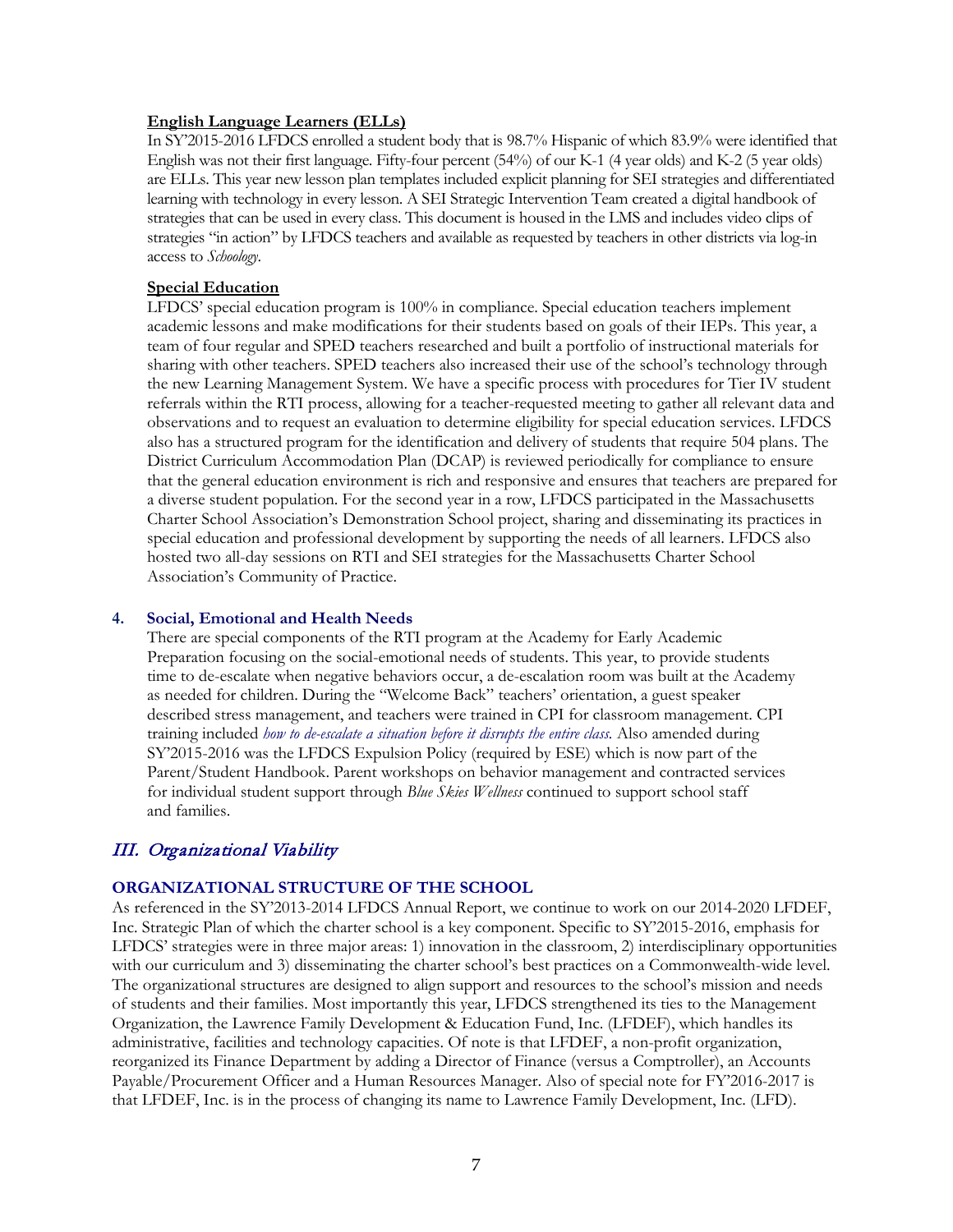Updates to the LFDCS Organizational Chart are shown below.



# **TEACHER EVALUATION**

LFDCS uses the Massachusetts Model System of Educator Evaluation (MA Model) to evaluate certified teachers and other certified educators including the Principal and any other positions that require a licensed teacher, specialist, professional support personnel or administrative license. Training on the evaluation process is part of the August Teacher Orientation Week.

The evaluation process includes the 5-Step Cycle: self-assessment, goal-setting, implementation, formative assessment and summative evaluation. The forms used are those provided by ESE with the addition of *Relevant Responsibilities* included in rubrics for Specialized Instructional Support Personnel (SISP) such as ELL/RTI Coordinator and Head of Upper School/ Coordinator of Title One. All teachers are evaluated by the Head of School for their building (K-1-Grade 1, Grades 2-4 and Grades 5-8) with support from the Principal who in turn evaluates the Heads of School and other professional certified leaders. When teachers, leadership and staff are evaluated, they are encouraged to reflect on district-wide strategic priorities based on the LFDEF, Inc. Board adopted 2014-2020 Strategic Plan. They are also expected to embrace innovation and opportunities for dissemination which are now available due to the adoption of *Schoology* as the LFDCS' Learning Management System.

In SY'2015-2016 the Principal created an evaluation process using rubrics to match the individual job descriptions for non-certified staff such as paraprofessionals, receptionists, After-School Coordinator and the Parent Liaison. The Superintendent, who evaluates the Principal and Assistant Superintendent, is evaluated by the Board of Trustees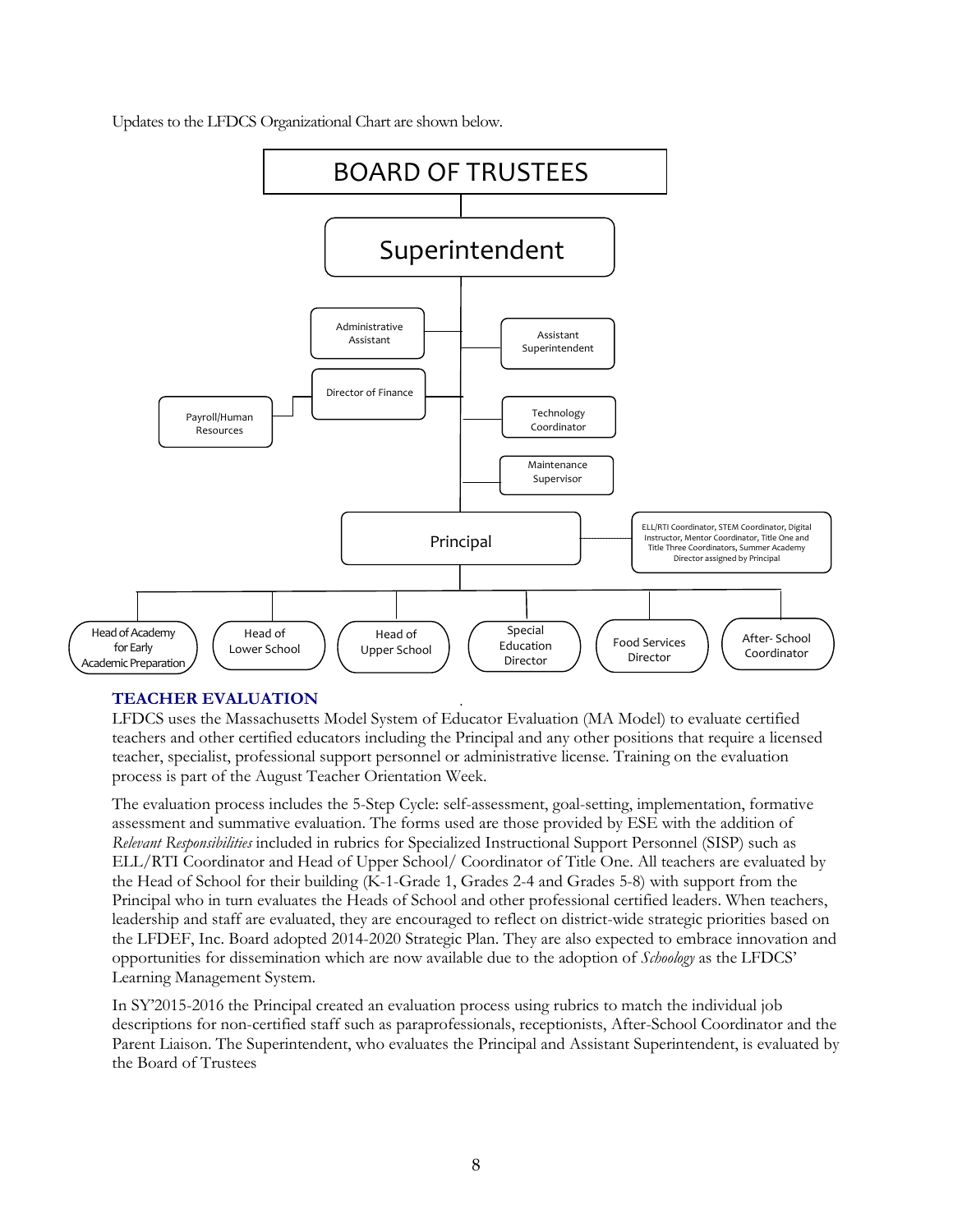# **BUDGET AND FINANCE**

#### **LAWRENCE FAMILY DEVELOPMENT CHARTER SCHOOL**

# **Statements of Activities and Changes in Net Assets (unaudited) and FY'2017 Budget**

*(approved by LFDCS Board of Trustees 4/13/16)*

# **Year ended June 30, 2016**

|                                      | 2016         | <b>APPROVED</b><br>2017 BUDGET |
|--------------------------------------|--------------|--------------------------------|
| <b>REVENUES AND SUPPORT</b>          |              |                                |
| <b>Tuition and Fees</b>              | \$8,983,637  | \$9,097,960                    |
| State grants                         | \$11,130     |                                |
| Federal grants                       | \$621,563    | \$635,000                      |
| Donations                            | \$198,842    | \$144,000                      |
| <b>In-kind Donations</b>             | \$13,200     |                                |
| <b>Food Service</b>                  | \$505,250    | \$485,000                      |
| Special events, net                  | \$3,397      | \$9,000                        |
| <b>Investment Return</b>             | \$5,321      | \$2,000                        |
| <b>Participant Fees</b>              | \$406,427    | \$385,000                      |
| Net Assets released from restriction | (587, 825)   |                                |
| <b>TOTAL REVENUES AND SUPPORT</b>    | \$10,660,942 | \$10,757,960                   |
| <b>EXPENDITURES</b>                  |              |                                |
| Salaries, taxes and benefits         | \$7,123,477  | \$7,315,940                    |
| <b>Administrative Expenses</b>       | \$813,773    | \$857,090                      |
| <b>Instructional Expenses</b>        | \$316,349    | \$335,175                      |
| <b>Student Services</b>              | \$505,448    | \$591,200                      |
| <b>Facilities</b>                    | \$1,497,531  | \$1,639,526                    |
| <b>TOTAL EXPENDITURES</b>            | \$10,256,578 | \$10,738,931                   |
| Net Ordinary Income                  | \$404,364    | \$19,029                       |
| Depreciation                         | \$134,013    | \$141,996                      |
| <b>CHANGE IN NET ASSETS</b>          | \$270,351    | (\$122,967)                    |
| <b>NET ASSETS</b>                    |              |                                |
| <b>BEGINNING OF YEAR</b>             | \$2,759,062  | \$3,029,413                    |
| NET ASSETS, END OF YEAR              | \$3,029,413  | \$2,906,446                    |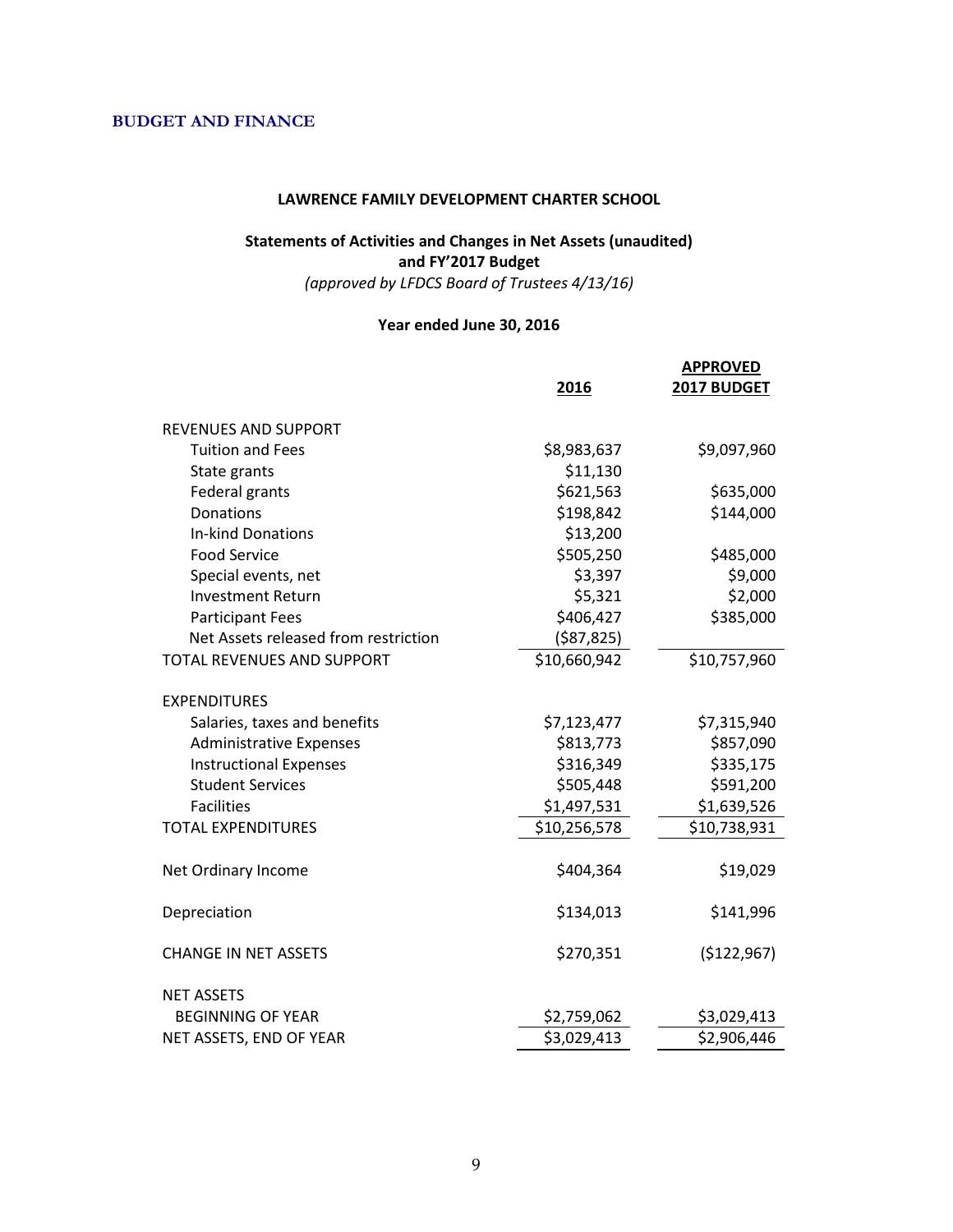# **LAWRENCE FAMILY DEVELOPMENT CHARTER SCHOOL**

# **Statements of Net Assets (unaudited)**

# **June 30, 2016 and 2015**

#### **ASSETS**

|                                                | 2016           | 2015          |
|------------------------------------------------|----------------|---------------|
| <b>Current Assets:</b>                         |                |               |
| Cash and Cash Equivalents                      | \$2,957,505    | \$2,916,850   |
| Accounts Receivable, deemed fully collectible  | \$197,331      | \$18,496      |
| <b>Related Party Receivable</b>                | \$76,303       |               |
| <b>Prepaid Expenses/Deposits</b>               | \$23,682       | \$72,572      |
| <b>Total Current Assets</b>                    | \$3,254,821    | \$3,007,918   |
| Property and Equipment:                        |                |               |
| Leasehold Improvements                         | \$727,376      | \$727,376     |
| <b>Furniture and Equipment</b>                 | \$305,840      | \$285,540     |
| Technology                                     | \$487,368      | \$487,368     |
| Vehicles                                       | \$68,863       | \$57,169      |
| <b>Total Property and Equipment</b>            | \$1,589,447    | \$1,557,453   |
| Less: Accumulated Depreciation                 | (51, 148, 131) | (\$1,014,119) |
| Property and Equipment, Net                    | \$441,316      | \$543,334     |
| <b>TOTAL ASSETS</b>                            | \$3,696,137    | \$3,551,252   |
| LIABILITIES AND NET ASSETS                     |                |               |
| <b>LIABILITIES</b>                             |                |               |
| <b>Current Liabilities:</b>                    |                |               |
| <b>Accounts Payable and Accrued Expenses</b>   | \$31,228       | \$95,130      |
| <b>Related Party Payable</b>                   | \$12,529       | \$22,493      |
| <b>Wages and Related Payable</b>               | \$622,967      | \$663,887     |
| Deferred Revenue                               |                | \$10,680      |
| <b>TOTAL LIABILITIES</b>                       | \$666,724      | \$792,190     |
| <b>COMMITMENTS AND COINTINGENT LIABILITIES</b> |                |               |
| <b>NET ASSETS</b>                              |                |               |
| Unrestricted                                   | \$3,029,413    | \$2,671,237   |
| <b>Temporarily Restricted</b>                  |                | \$87,825      |
|                                                | \$3,029,413    | \$2,759,062   |
|                                                |                |               |
| TOTAL LIABILITIES AND NET ASSETS               | \$3,696,137    | \$3,551,252   |
|                                                |                |               |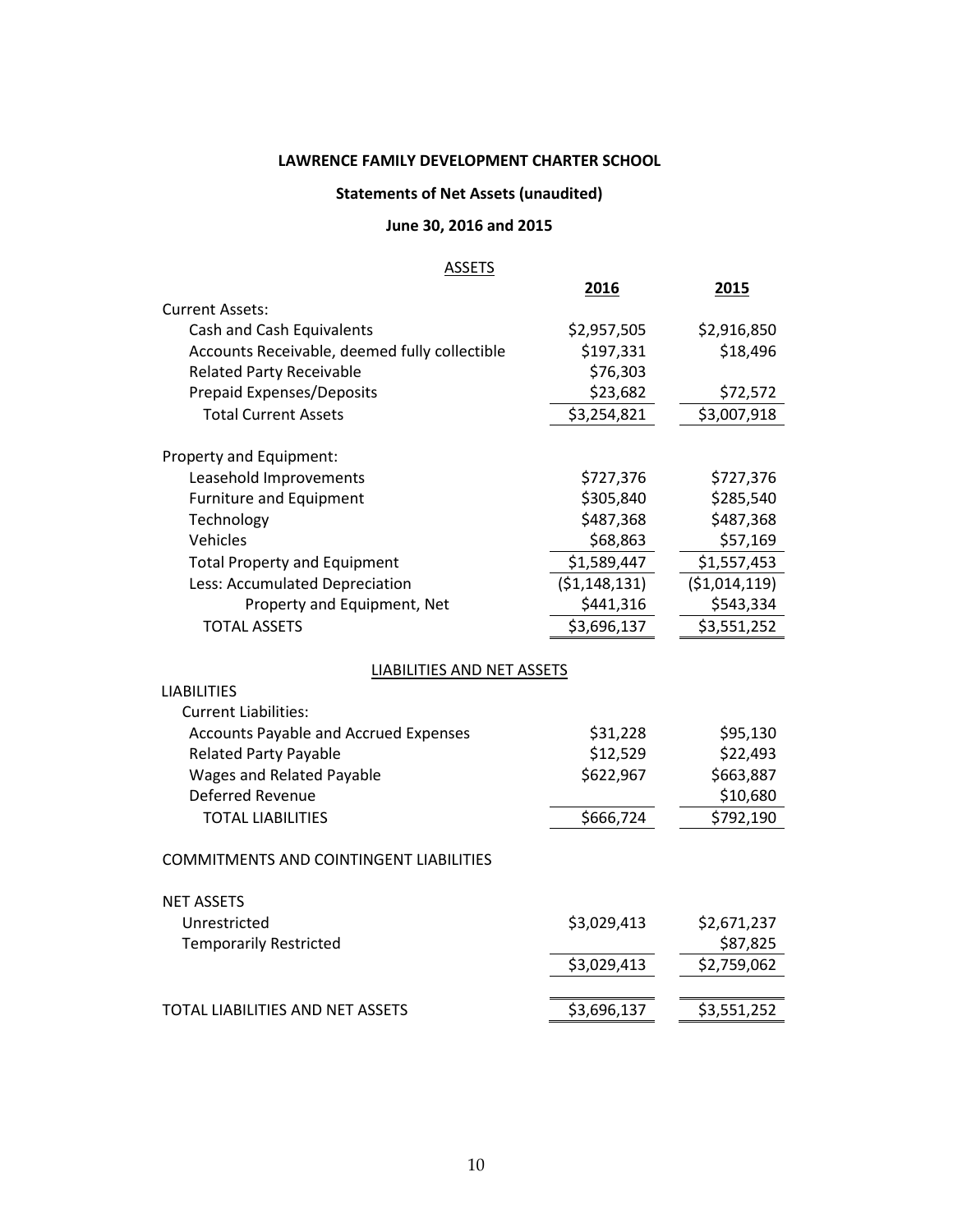#### **CAPITAL PLAN FOR SY'2016-2017**

#### **Overview:**

In 2010, LFDCS proposed a capital improvement plan in anticipation of the school's submitted plan for expansion through controlled growth of enrollment to add 200 students. This level of enrollment growth adds 20 students per year through 2020. Since then, to accommodate student growth in kindergarten through grade 1, LFDCS opened 10 Railroad Street to house the Academy for Early Academic Preparation for grades K-1, K-2 and grade 1. The Academy for Early Academic Preparation was initially rented through a 5-year term renewable lease at 10 Railroad Street. In June of 2015, 10 Railroad Street, which houses the Academy for Early Academic Preparation, was donated to Lawrence Family Development & Education Fund, Inc., becoming the third building of its five campus buildings to be donated. This gift not only benefited the Academy which occupies one-half of the property but also can house the charter school expansion needs or be used as a future rental with the benefits of additional financial and collaborative opportunities. If the charter school cap is lifted in November 2016, this Railroad Street site allows for expansion.

Following the early education housing plans being met, the growth plan continues for current space at the Lower School (34 West Street) and to eventually impact the Upper School. In the summer of 2015, additional classroom space at 34 West Street was developed for an additional regular education classroom as well as Lower School pull-out classroom spaces for music and academic support. These pull-out classrooms were built by dividing an assembly room's space into three small multipurpose rooms at a cost of approximately \$80,000. LFDCS properties will continue to accommodate expansion plans which include a total of 4 classrooms for each grade in 2020. As these additions to the student population occur, LFDCS yearly budgets materials and furniture at \$5,000 per classroom. This budget is also supported by fundraising for supplementary resources from private foundations, corporate donations and individual donors. LFDCS also benefits from a relationship with *The Furniture Trust* which provides access for LFDCS to high quality, discarded corporate equipment and furniture donations. The timeline for the number of classrooms needed at each grade is: grade 2 (2014; completed), grade 3 (fall, 2015), grade 4 (2016), grade 5 (2017), grade 6 (2018), grade 7 (2019) and grade 8 (2020). We anticipate for 2016 and beyond that we will also occupy all available classroom spaces at 404 Haverhill Street.

As planned in SY'2015-2016, major projects for LFDCS included new windows at school buildings for \$190,000 and a new roof, heating/HVAC system at the Lower School for a cost of \$80,000. In all buildings the wireless infrastructure was enhanced as were fire and alarm updates for approximately \$30,000. Lawrence Family Development Charter School rents space from Lawrence Family Development & Education Fund, Inc., and in June, 2015 the building debt for the campus buildings and improvements were done through a MassDevelopment Bond and debt package at a rate of 3.4% with Enterprise Bank.

With sufficient donations from fundraising from foundations, the school's STEM Center opened as planned in an existing building behind 34 West Street in September, 2015. The project's cost was approximately \$160,000 approved from the LFDCS's Board of Trustees approved budget for renovations and authorized expenditures from grants, capital reserve funds and a 2015 mortgage refinancing. Of this cost, about \$118,000 was gathered in donation and foundation grants with the balance coming from building loans or other contributions.

The STEM Center at LFDCS ensures that students: appreciate the beauty and wonder of science; possess sufficient knowledge of science and engineering to engage in public discussions on these issues; are careful consumers of scientific and technical information in and outside of school; explore science outside school and enter careers of choice, including, but not limited to, careers in Science, Technology, Engineering and Math. The STEM Center has a new roof, renovated bathrooms, teacher conference space, storage space, movable tables and an updated wireless infrastructure. There are also sinks and storage space for students' use. The STEM facilities' project was guided by a STEM steering committee which defined the space, its use and needed space for the overarching goals and interdisciplinary vision of the curriculum for all grades.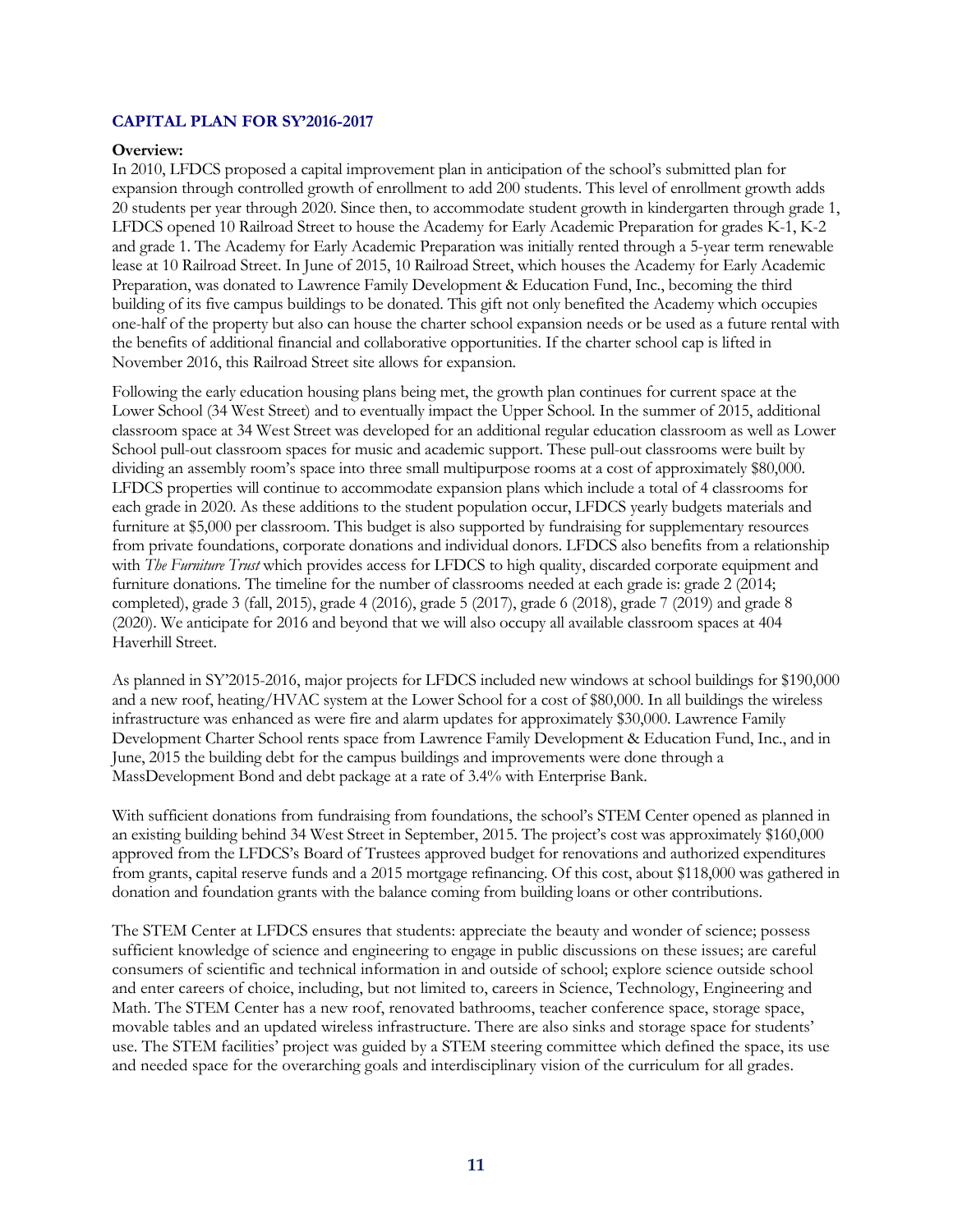#### **Next phase of the Capital Plan which aligns the LFDEF, Inc. Strategic Plan Timeline (FY'2014-2020)**

# **LOWER GYMNASIUM BUILDING** (Planning in SY'2016-2017, construction SY'2017-2018)

For SY'2016-2017 and as enrollment grows, a large assembly room and gymnasium is needed at the Lower School, 34 West Street. The building use will be for art, music and physical education classes. A 'Butler Building' is being designed now for the 34 West Street site for projected construction in the summer of SY'2017-2018. The assembly room and gymnasium are being designed now by the LFDEF, Inc./LFDCS Facilities Committee and worked on with Johnson Roberts Associates, Inc. of Somerville, MA, a firm selected based on the Commonwealth of Massachusetts' Public Agencies DSB Jurisdiction process. Architects and a volunteer Facilities Committee meet every three weeks about the design and financing details which are currently estimated at approximately \$1,500,000-\$2,000,000. It is anticipated that some of the new building costs will be from existing resources of the 2015 mortgage refinancing, with the needed balance financed through an additional loan secured with Enterprise Bank.

**Project Financing** – **Cost of Project –** \$1,500,000-\$2,000,000 - In early SY'2016-2017, the Board of Trustees will be asked to approve a budget for renovations and authorized expenditures from foundation grants, capital reserve funds, and the June 2015 mortgage refinancing. Of this cost, a portion will be secured from donations.

**Capital Reserve Account –** Once the building construction is completed at 34 West Street, it will not be necessary to establish a separate capital reserve account for this construction. Ongoing maintenance will be completed annually by the Maintenance staff.

**STRATEGIC PLAN FOR 34 WEST ST. CONSTRUCTION** (Done by LFDEF, Inc., the 501( c)3 Management Organization of LFDCS as part of its 2015 refinancing of building debt. In June 2015) Estimated Amount

| Location     | Description                                           | Estimated Amount<br>Required  |
|--------------|-------------------------------------------------------|-------------------------------|
| 34 West St.  | Building use space for physical education, art, music | $$100/sf$ for 4500 square ft. |
| 34 West St.  | Site preparation                                      | $$185/sf$ for \$500,000.      |
| <b>TOTAL</b> |                                                       | \$1,500,000-\$2,000,000       |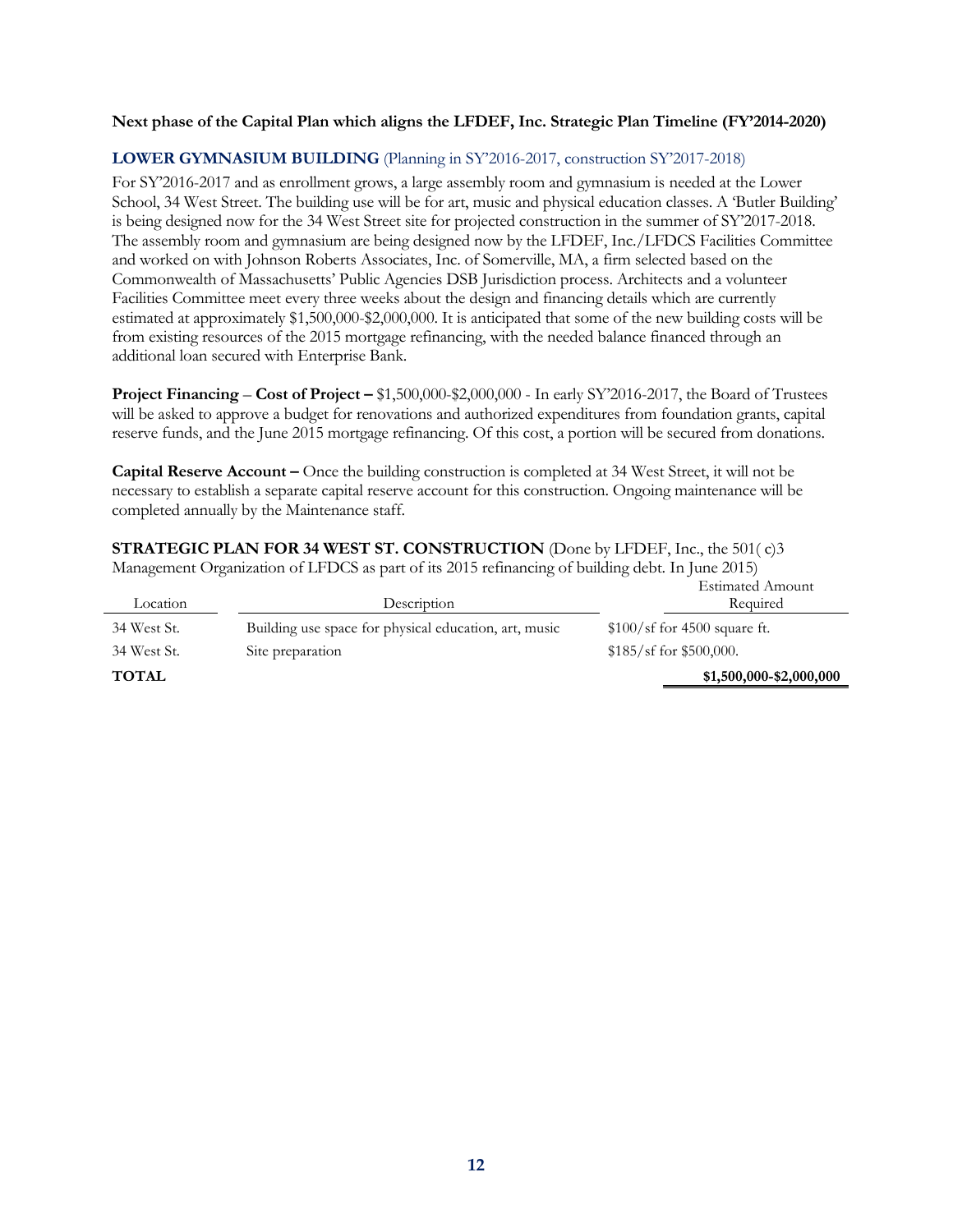# **ADDITIONAL INFORMATION**

# **ACCOUNTABILITY PLAN PERFORMANCE FOR SY'2015-2016**

# I. Faithfulness to Charter

|                                                          |                                                                                                               | 2015-2016<br>Performance | <b>Evidence</b>                 |
|----------------------------------------------------------|---------------------------------------------------------------------------------------------------------------|--------------------------|---------------------------------|
| Key Design Elements: Parent Engagement                   |                                                                                                               |                          |                                 |
|                                                          | <b>Objective:</b> Lawrence Family Development Charter School parents are meaningfully and consistently        |                          |                                 |
|                                                          | involved in educational decisions; participate in trainings and satisfaction surveys and have roles in school |                          |                                 |
| governance.                                              |                                                                                                               |                          |                                 |
| Measure:                                                 |                                                                                                               |                          |                                 |
| 1. Annually, for each of the first three academic terms, |                                                                                                               | Met                      | $100\%$                         |
|                                                          | 100% of parents participate in parent conferences.                                                            |                          | Teachers' Sign-in Sheets        |
| (Reach Goal)                                             |                                                                                                               |                          |                                 |
| <b>Measure:</b>                                          |                                                                                                               |                          |                                 |
| <sup>2.</sup>                                            | Parents of grade K-1 students will have a home visit                                                          |                          | $100\%$                         |
|                                                          | by the Academy Head of School and Parent Liaison to                                                           | Met                      | Home Assessment and             |
|                                                          | ensure successful student transition to school. School                                                        |                          | social/emotional data collected |
| target will be to visit 95% of parents of grade K-1      |                                                                                                               |                          |                                 |
| students each year.                                      |                                                                                                               |                          |                                 |
| <b>Measure:</b>                                          |                                                                                                               |                          | $90.3\%$                        |
| Each year, 90% of grade K-1 parents will attend a<br>3.  |                                                                                                               | Met                      | Parent Sign-In Sheet            |
| "Right from the Start" training and receive a            |                                                                                                               |                          | Certificates of completion      |
| certificate of completion.                               |                                                                                                               |                          |                                 |

# II. Academic Program Success

|                                                                                                                                                                                                                                                                                                                                                        | 2015-2016<br>Performance                                     | Evidence                                                                                                                                                |
|--------------------------------------------------------------------------------------------------------------------------------------------------------------------------------------------------------------------------------------------------------------------------------------------------------------------------------------------------------|--------------------------------------------------------------|---------------------------------------------------------------------------------------------------------------------------------------------------------|
| Key Design Element: Dual Language                                                                                                                                                                                                                                                                                                                      |                                                              |                                                                                                                                                         |
| Objective: As demonstrated on formative and summative assessments, LFDCS fosters academic language                                                                                                                                                                                                                                                     |                                                              |                                                                                                                                                         |
| acquisition on all WIDA standards in a dual-language Spanish language program and through ESL in the                                                                                                                                                                                                                                                   |                                                              |                                                                                                                                                         |
| standards-based curriculum.                                                                                                                                                                                                                                                                                                                            |                                                              |                                                                                                                                                         |
| Measure:<br>Each year, 85% of students in grades 3-8 will<br>1.<br>demonstrate at least 50% growth on an internally-<br>designed Spanish language benchmark assessment.                                                                                                                                                                                | <b>Baseline</b><br>created and<br>piloted in<br>SY'2015-2016 | Test data from winter and spring<br>collected in pilot phase.                                                                                           |
| Measure:<br>Each year, 85% of students in grades 3-8 will score at<br>2.<br>or above grade level on spring ELA and Math L-FAST<br>assessments. (Reach Goal)                                                                                                                                                                                            | Partially Met<br>ELA: 3,5,7,8<br>Math: 6,8                   | See Attachment<br>Internally-designed assessment<br>based on released questions<br>$(L-FAST)$                                                           |
| <b>Key Design Element: Effective Teaching</b><br>Objective: LFDCS hires certified teachers in required fields who also hold high expectations for all students.<br>Teachers grow in effectiveness through in-house sponsored professional development, professional readings,<br>teacher-led workshops and tuition reimbursement for advanced degrees. |                                                              |                                                                                                                                                         |
| Measure:<br>Each year, 100% of teachers who are new to the school<br>1.<br>will successfully complete a 2-year mentoring program<br>with a trained mentor.                                                                                                                                                                                             | Met                                                          | 100%<br>Attendance sheets, Meeting<br>Agendas, Certificates of<br>Completion, LFDCS Mentor<br>Program Summary Report in<br>accordance with 603 MMR 7.12 |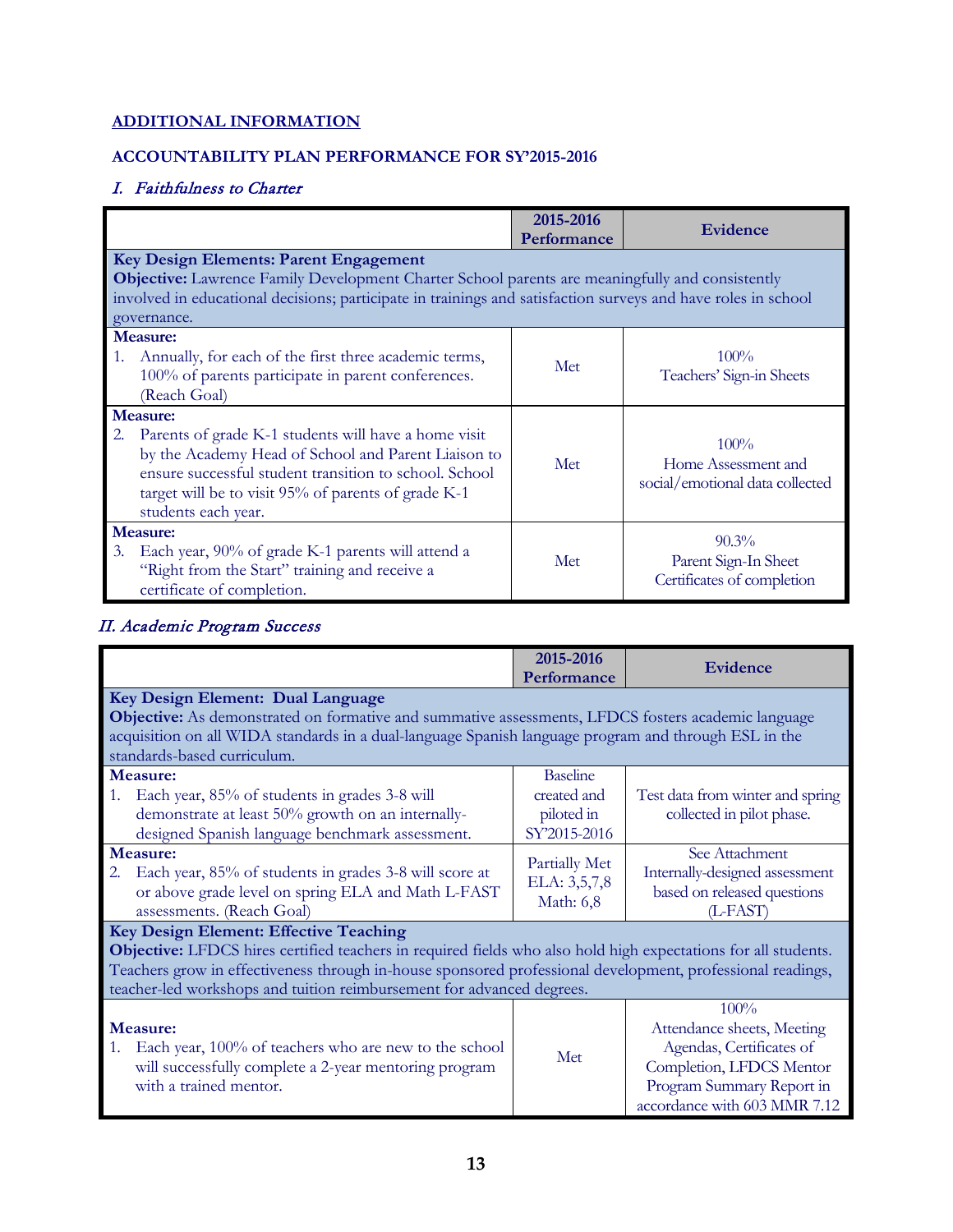| Measure:                                                                                                                                                                                                                                                                             |               |                                                                                                                                                                                                                                 |
|--------------------------------------------------------------------------------------------------------------------------------------------------------------------------------------------------------------------------------------------------------------------------------------|---------------|---------------------------------------------------------------------------------------------------------------------------------------------------------------------------------------------------------------------------------|
| Through an annual survey distributed to 100% of new<br>2.<br>teachers, with a 90% return rate, 90% will report<br>satisfaction on a question asking if they were satisfied<br>or highly satisfied with the quality and quantity of<br>mentoring activities offered their first year. | Partially Met | 19/24 responded $(79.1\%)$<br>100% rated excellent or good<br><b>Survey Results</b>                                                                                                                                             |
| Measure:<br>Each year, 100% of teachers will participate in monthly<br>3.<br>Tech Talk professional learning sessions and integrate at<br>least 2 (a total of 10 or more strategies after five years)<br>new blended learning strategies into their instruction.                     | Met           | 100%<br>Agendas, Sign-in sheets<br>Heads of School Walkthrough<br>Notes, Lesson Plans<br>Learning Management System<br>(LMS) artifacts in course shells                                                                         |
| Measure:<br>Beginning in November 2015 (after SEI Planning<br>4.<br>Group Project), 95% of all teachers will include SEI<br>strategies into all of their Lesson Plans.                                                                                                               | Met           | 100%<br>Lesson Plans, Learning<br>Management System (LMS)<br>artifacts in course shells, Heads<br>of School Walkthrough Notes                                                                                                   |
| Key Design Element: Partnerships                                                                                                                                                                                                                                                     |               |                                                                                                                                                                                                                                 |
| Objective: LFDCS engages community partners to bring additional learning, enrichment and opportunities to<br>our students, and LFDCS is consistent in inviting partners who support growth and achievement.                                                                          |               |                                                                                                                                                                                                                                 |
|                                                                                                                                                                                                                                                                                      |               | Logs of trips to Quarrybrook                                                                                                                                                                                                    |
| Measure:<br>Each year, at least one community partner and one<br>higher education partner will be engaged for STEM<br>activities.                                                                                                                                                    | Met           | Outdoor Learning Center<br>(Northern Essex Community<br>College), Attendance sheets<br>from Future Cities, Carrero<br>Cup, Bridge Building and Girl<br>Scouts of America<br>Grant awards and donations to<br><b>STEM Center</b> |
| Measure:<br>Each year, 80% of students in grades 4-8 will score at<br>2.<br>or above grade level on spring Science L-FAST<br>assessments.                                                                                                                                            | Partially Met | See Attachment<br>Science assessments (L-FAST)                                                                                                                                                                                  |

# III. Organizational Viability

|                                                                                                                                                                                                                                                                     | 2015-2016<br>Performance | Evidence                                                                                                                                                         |
|---------------------------------------------------------------------------------------------------------------------------------------------------------------------------------------------------------------------------------------------------------------------|--------------------------|------------------------------------------------------------------------------------------------------------------------------------------------------------------|
| Key Design Elements: Governance and Leadership Structure                                                                                                                                                                                                            |                          |                                                                                                                                                                  |
| <b>Objective:</b> Lawrence Family Development Charter School parents are meaningfully and consistently involved                                                                                                                                                     |                          |                                                                                                                                                                  |
| in educational decisions; participate in trainings and satisfaction surveys; and have roles in school governance.                                                                                                                                                   |                          |                                                                                                                                                                  |
| <b>Measure:</b><br>1. Through an annual parent survey distributed to 100%<br>of families, with a 75% return rate, 85% of parents will<br>report satisfaction with the effectiveness of the faculty<br>in areas of academic challenge, support and<br>communication. | Met                      | 83.3% Return Rate, 98%<br>reported satisfaction, School-<br>developed questionnaires and<br>surveys aligned to 10 ESE<br>criterions tracked by<br>Parent Liaison |
| <b>Measure:</b><br>Each year, two parents from the School Site Council are<br>voting members of the School Board of Trustees and will<br>vote on every vote required item on the agenda.                                                                            | Met                      | <b>Meeting Agendas</b><br><b>Meeting Minutes</b>                                                                                                                 |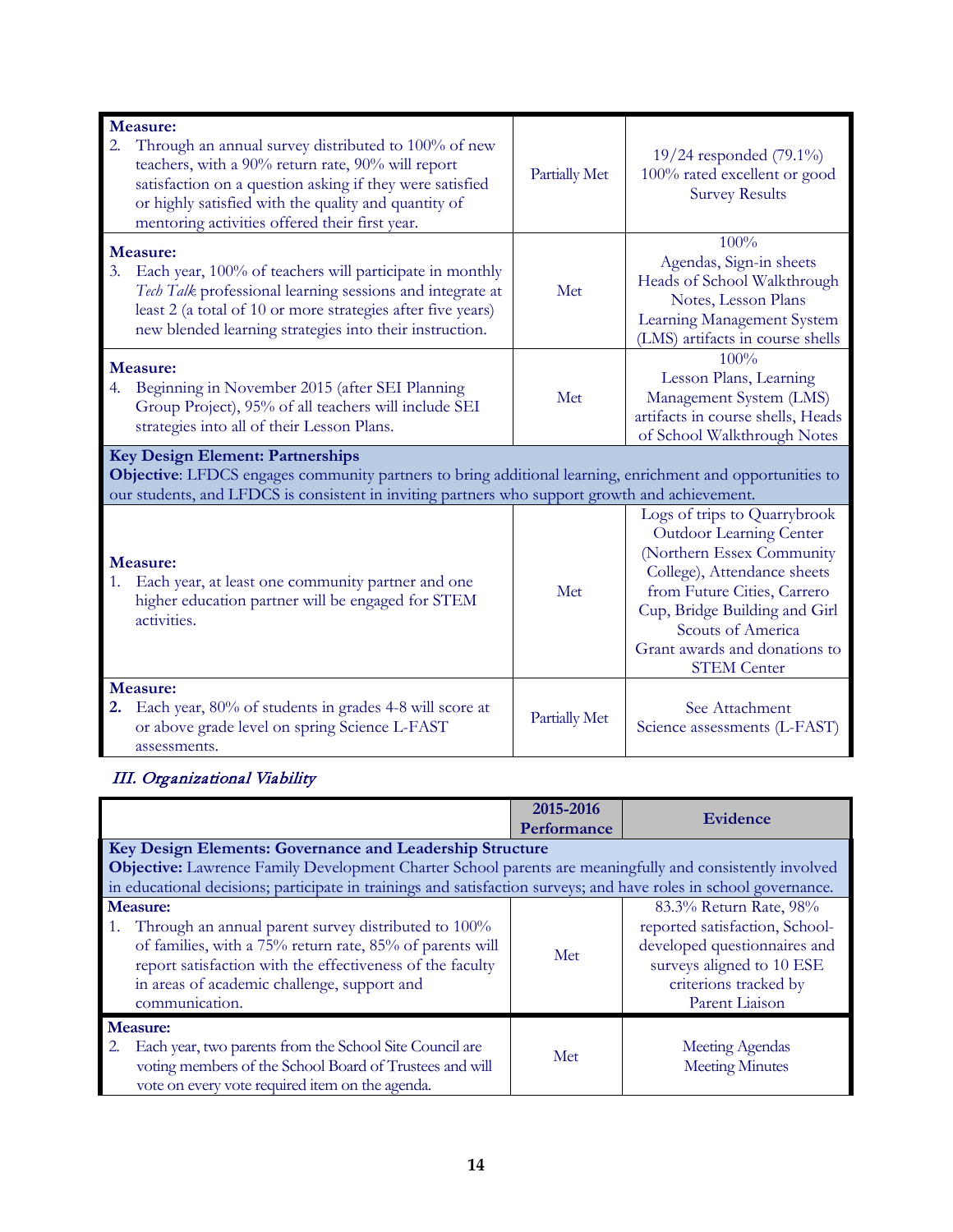| <b>Key Design Element: Partnerships</b>                                                                                                                                                                                                              |         |                                                                                                                                                                                                                                                                                         |
|------------------------------------------------------------------------------------------------------------------------------------------------------------------------------------------------------------------------------------------------------|---------|-----------------------------------------------------------------------------------------------------------------------------------------------------------------------------------------------------------------------------------------------------------------------------------------|
| Objective: LFDCS works with partners to prepare students for acceptance at admissions-based high schools                                                                                                                                             |         |                                                                                                                                                                                                                                                                                         |
| with scholarships and financial aid.                                                                                                                                                                                                                 |         |                                                                                                                                                                                                                                                                                         |
| <b>Measure:</b>                                                                                                                                                                                                                                      |         | 79%                                                                                                                                                                                                                                                                                     |
| Each year, 85 % of students who apply to admissions-<br>1.<br>based high schools will be accepted at one or more                                                                                                                                     | Not Met | Acceptance letters from<br>admissions-based schools                                                                                                                                                                                                                                     |
| admissions-based high schools. (Reach Goal)                                                                                                                                                                                                          |         |                                                                                                                                                                                                                                                                                         |
| <b>Measure:</b><br>Each year, LFDCS will increase the number of<br>2.<br>admissions-based secondary schools that attend the High<br>School Fair for Grade 8 parents and students.                                                                    | Not Met | 26 Secondary Schools Attended<br>the High School Fair in SY'2015-<br>2016 (fewer than SY'2014-15)<br>Sign-in Sheet, Survey Results                                                                                                                                                      |
| <b>Measure:</b>                                                                                                                                                                                                                                      |         | 63%                                                                                                                                                                                                                                                                                     |
| Each year, 85% of students accepted to tuition-based high<br>3.<br>schools will receive financial aid and/or merit<br>scholarships.(Reach Goal)                                                                                                      | Not Met | Scholarship Letters<br><b>Financial Aid Letters</b>                                                                                                                                                                                                                                     |
| <b>Dissemination</b><br><b>Objective:</b> The school provides innovative models for replication and best practices to other public schools in<br>the district where the charter school is located as well as beyond the district.                    |         |                                                                                                                                                                                                                                                                                         |
| <b>Measure:</b><br>Over the course of the next charter, LFDCS will<br>disseminate best practices related to academic, social<br>and/or parent engagement models during three or more<br>activities per year for different educational organizations. | Met     | Agendas, Sign-in Sheets<br>Partnership Contracts<br>Visit Descriptions/Press Releases<br>Reports to School's Board of<br>Trustees, Feedback or<br>surveys from those impacted<br>Participation in Charter School<br>Pilot Programs (MCSA<br><b>Model Demonstration</b><br>School Pilot) |

# Partially Met and Not Met Outcomes

Page 13, Academic Program Success, Dual Language, Measure 2: This was a Reach Goal which was met in grades 3,5,7 and 8 in ELA and grades 6 and 8 in Math (85-90%). Those grades that did not meet the goal were above 80% which was a more reasonable goal.

Page 14, Academic Program Success, Effective Teaching, Measure 2: Only 19 of 24 new teachers returned their surveys. Next year the surveys will be completed and returned during the last mandatory meeting of the school year.

Page 14, Academic Program Success, Partnerships, Measure 2: Only grades 5 and 8 were tested on the Science MCAS. Grade 5 met the goal with 89.8% at or above grade level; grade 8 did not meet the goal with 77% at or above grade level. We are reviewing curriculum and instruction at grades 6 and 8 as well as grade 8 to determine the reasons.

Page 15, Organizational Viability, Partnerships, Measures 1-3 – All of these measures relate to our "Opening Doors" program for 8<sup>th</sup> grade students moving from middle school to high school. The 8<sup>th</sup> grade class was strong but not exceptional.

**Measure 1:** Having 85% of 8<sup>th</sup> grade students accepted to admissions-based high schools was a Reach Goal, and only 79% were accepted.

**Measure 2:** The day of the high school fair we had bad weather which caused last minute cancellations and no-shows so only 26 of the 35 schools expected came to the fair which was less than SY'2014-2015. **Measure 3:** Only 63% of 8th grade students who were accepted to admissions-based schools received financial aid and/or scholarships.

These issues resulted in a staff change and changes in the program itself to improve its effectiveness.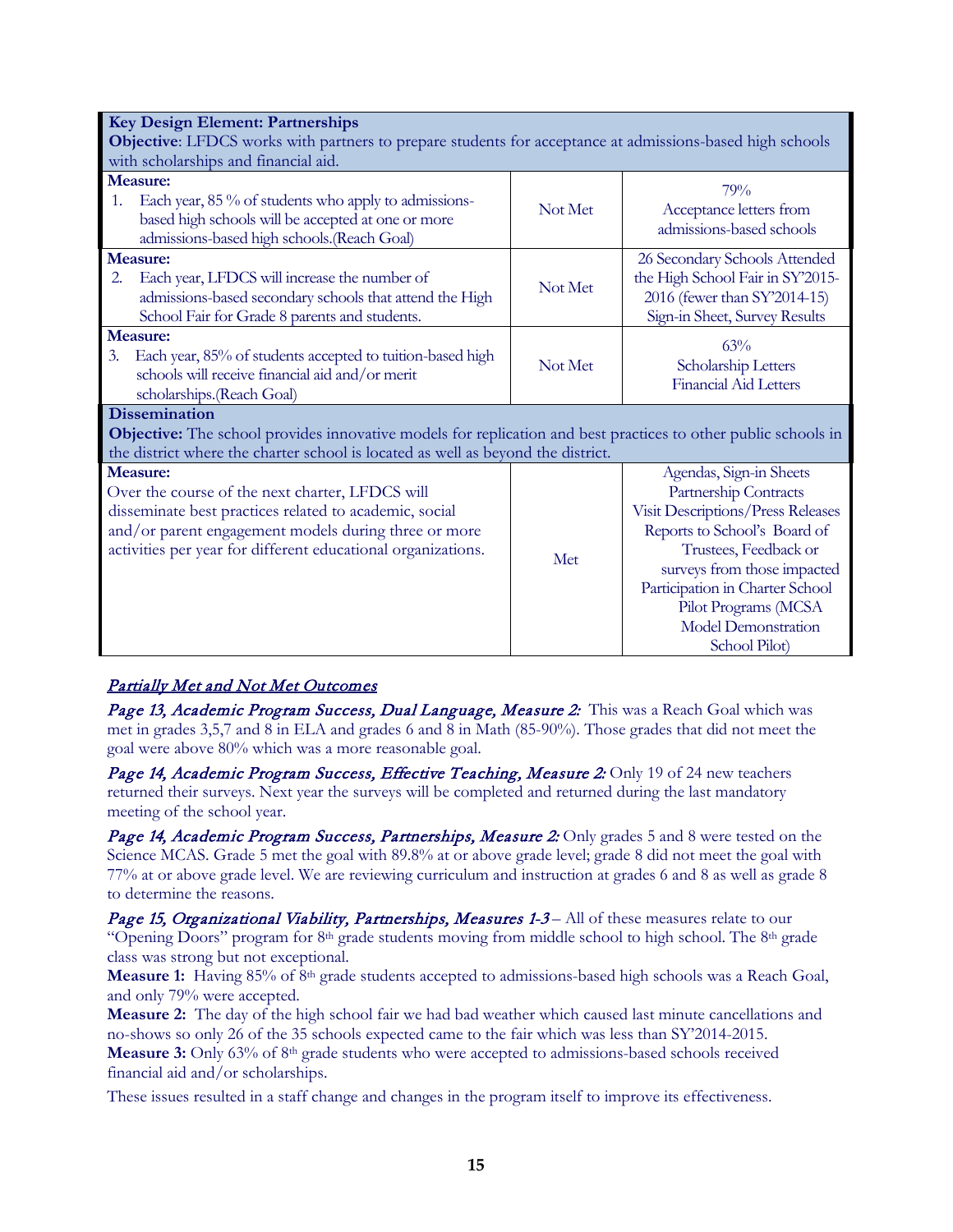#### **RECRUITMENT AND RETENTION PLAN**

# **RECRUITMENT PLAN – 2016-2017**

#### **2015-2016 Implementation Summary:**

LFDCS reached out last year to all sections of the City of Lawrence through lottery advertisements in English and Spanish newspapers. It posted lottery application details on its websites in both English and Spanish. Beginning in FY'17, as required by ESE, LFDCS will expand its recruitment and retention activities which have been in Spanish and English to include Vietnamese which is identified as one of Lawrence's prevalent languages. Although LFDCS' recruitment is *significantly influenced by sibling preference and a charter which limits acceptance after grade 3*, to build awareness of its recruitment periods, LFDCS distributed posters in the community, at special events, with announcements to families at its Summer Family Fiesta and through its Maria del Pilar Quintana Family Center (for adult/ community education). With neighborhood stakeholders, Foundation funders and the business community its lottery was well promoted when Lawrence Public Schools' Committee Member, who is bilingual / bicultural, pulled names for the March 2016 lottery. This Lawrence Public Schools' Committee Member was showcased in the Spanish media with a goal to increase the number of LFDCS ELL students and first language not English students. Likewise, beginning in FY'17, LFDCS will expand its recruitment and retention activities in the Vietnamese media and work with organizations addressing Vietnamese clients. The Director/ Superintendent, who is bilingual/bicultural, remains visible in the community--such as, with Semana Hispana, is a participant on Spanish talk-radio shows and writes editorials for the local Spanish newspaper, *Rumbo*. These activities showcase that students from all subgroups are invited and welcome to the LFDCS' lottery (as such subgroups are welcome in the Lawrence Public Schools). In SY'2015-2016, LFDCS participated in Community Pathways, a non-profit group which builds programs and enrollment, worked with the Lawrence Public Schools' Family Resource Center on recruitment strategies and at School Site Council meetings asked LFDCS' current families to "spread the word' about openings at LFDCS and about openings at its Lawrence Public Schools' Project for Targeted Assistance. With support from the Parent Liaison and Special Education Director, LFDCS increased information about the lottery at Parent Coffees, at Special Education PAC meetings and by running a series of parent workshops which were delivered in the evening by counseling services provider *Blue Skies Wellness.* The availability of seats was announced at School Board meetings and at School Site Council meetings. LFDCS' recruitment is significantly influenced by sibling preference and a charter which limits acceptance after grade 3. For example, for the K-1 lottery of students entering for SY'2016-2017, 33% were siblings. LFDCS' class size helps to support all learners and limits the need for excessive SPED referrals due to needsbased grouping and teachers looping. A strong RTI program, a full-day, two-year kindergarten and the school's dual-language capacity helps significantly with academic language acquisition, thus providing most ESL students assessment scores which are adequate for them to FLEP by 3rd grade. Lawrence Family Development Charter School hosted its yearly lottery on Wednesday, March 9, 2016 for 80, K-1 seats. Of those 80 seats, 26 of them were earmarked for applicants who have siblings currently attending the charter school. There were 160 applications for 80 openings. Of these students, LFDCS estimates that 8% of them will have IEPs when entering.

# **General Recruitment Activities for 2016-2017:**

Lawrence Family Development Charter School (LFDCS) used revised recruitment strategies approved by ESE in the fall of 2015. Due to its staffing of bilingual/bicultural professionals whenever possible and through its leadership by a bilingual/bicultural Superintendent, the school demonstrates its commitment to culture and access in a number of ways, including being a dual-language school. LFDCS showcases its 8th grade graduating students' portfolios in both English and Spanish to show the community its content/ curriculum and language outcomes of a Level 1 school. Beginning in FY'17, LFDCS will expand its recruitment and retention activities in the Vietnamese language. In SY'2015-2016, LFDCS once again was a MA Charter School Association Model Special Education Demonstration School for special education, promoting its commitment to educating all students, including those with disabilities. Lawrence Family Development Charter School seeks to continue its progress for enrollment of subgroups above the first quartile and comparison index as compared to Lawrence Public Schools and Community Day Charter School. It will also yearly make progress toward its GAP goals for SPED and ESL.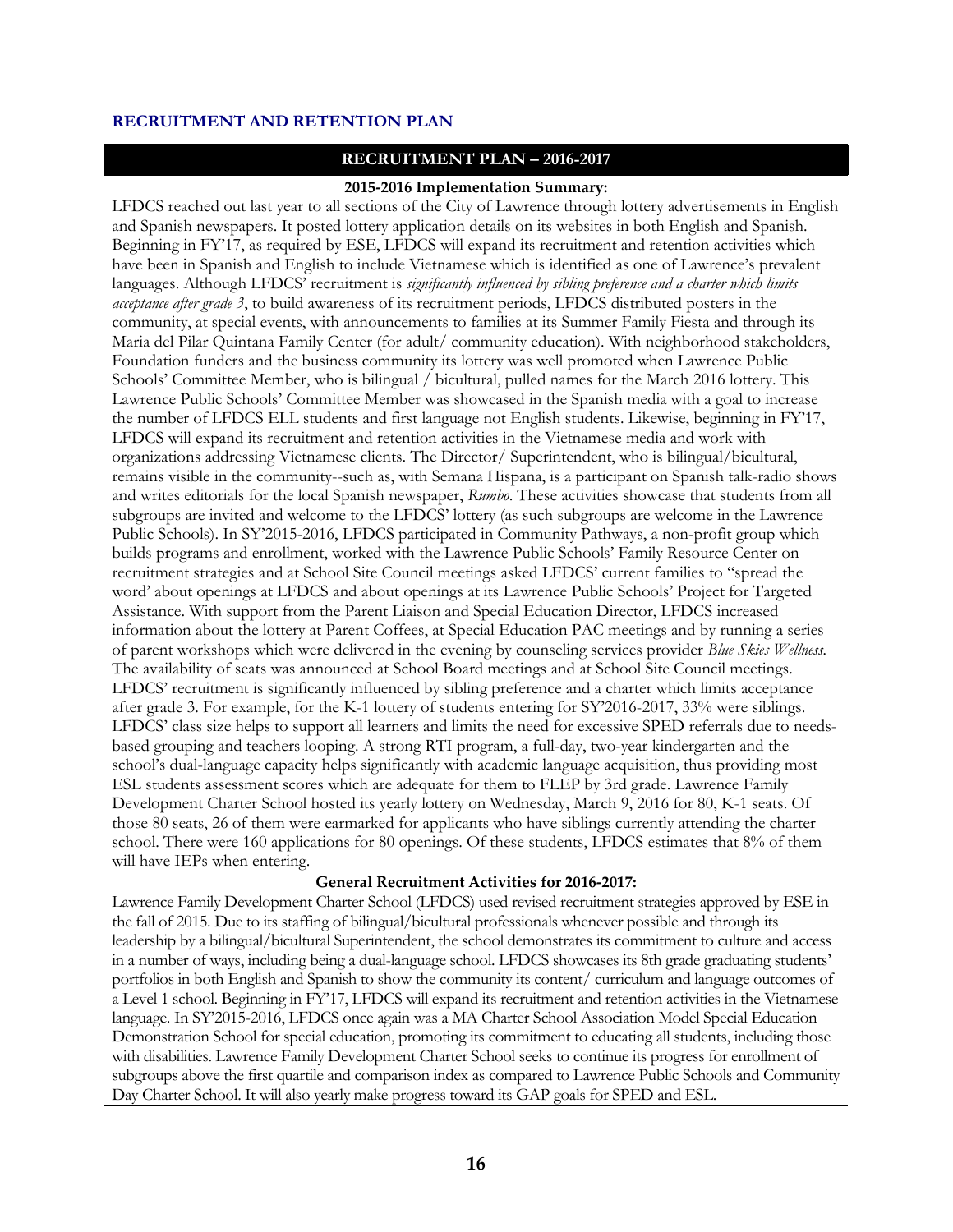# **General Recruitment Activities for 2016-2017: (cont'd)**

Lawrence Family Development Charter School (LFDCS) used revised recruitment strategies approved by ESE in the fall of 2015.Due to its staffing of bilingual/bicultural professionals whenever possible and through its leadership by a bilingual/bicultural Superintendent, the school demonstrates its commitment to culture and access in a number of ways, including being a dual-language school. LFDCS showcases its 8th grade graduating students' portfolios in both English and Spanish to show the community its content/curriculum and language outcomes of a Level 1 school. Beginning in FY'17, LFDCS will expand its recruitment and retention activities in the Vietnamese language. In SY'2015-2016, LFDCS once again was a MA Charter School Association Model Special Education Demonstration School for special education, promoting its commitment to educating all students, including those with disabilities. Lawrence Family Development Charter School seeks to continue its progress for enrollment of subgroups above the first quartile and comparison index as compared to Lawrence Public Schools and Community Day Charter School. First Language not English (83.9% - above comparison index, SY'2015-2016), Students with Disabilities (6.7% - improved in SY'2015-2016 from the previous year of 6.2% but still below the comparison index) and Low Income (54.7% in SY'2015-2016, which is slightly below the index of 59.1%). Attention in the SY'2016-2017 Recruitment and Retention Plan will be on enrollment of English as a Second Language Learners (24.3% for SY'2015-2016) and on Students with Disabilities (6.7% for SY'2015-2016) to assure ELL and SPED students' recruitment fall into reasonable progress to monitor the school's below the first quartile standing. In the past year, progress was not made to increase (over SY'2014-2015). The ELL student base declined by .6%, but LFDCS was successful for the enrollment of SPED students+.5% over SY'2014-2015. The SPED increase of .5% was for the second year in a row, yet due to the Lawrence Public School rates impacting the comparison index, LFDCS fell beneath the comparison index. LFDCS sees its students' early childhood achievement as a relative strength because these ELL students, in most cases, fully transition by third grade to not needing ESL support. LFDCS works with parents and students on recruitment and identification of students with disabilities and offers small classes and other supports to maximize the success of all students. Although LFDCS is meaningfully impacted by sibling preference in its enrollment strategy, the district strives to comply with ESE expectations for the targets of first quartile and comparison indexes for all subgroups. As a prevalent Lawrence language, beginning in FY'17, LFDCS will include Vietnamese in its language groups for outreach purposes.

| <b>Recruitment Plan-Strategies</b>                                                                                                                                                                                                                                                                                   |                                                                                                                                                                                                                                                                                                                                                                                                                                                                                                                                                                                                                                                                                                                                                                                                                                                                                                                                                                                                                                                                                                                                                                                                                                                                                           |  |
|----------------------------------------------------------------------------------------------------------------------------------------------------------------------------------------------------------------------------------------------------------------------------------------------------------------------|-------------------------------------------------------------------------------------------------------------------------------------------------------------------------------------------------------------------------------------------------------------------------------------------------------------------------------------------------------------------------------------------------------------------------------------------------------------------------------------------------------------------------------------------------------------------------------------------------------------------------------------------------------------------------------------------------------------------------------------------------------------------------------------------------------------------------------------------------------------------------------------------------------------------------------------------------------------------------------------------------------------------------------------------------------------------------------------------------------------------------------------------------------------------------------------------------------------------------------------------------------------------------------------------|--|
| Demographic Group                                                                                                                                                                                                                                                                                                    | <b>Strategies</b>                                                                                                                                                                                                                                                                                                                                                                                                                                                                                                                                                                                                                                                                                                                                                                                                                                                                                                                                                                                                                                                                                                                                                                                                                                                                         |  |
| Special education<br>students<br>LFDCS $-6.7\%$ - below goal<br>but LFDCS increases the number<br>each year (2015-16= 6.7%, 2014-<br>$15 = 6.2\%$ ,<br>$2013 - 14 = 5.7\%$<br>Summary from "Chart"<br>Despite a gain from 6.2% to<br>6.7% remains below the<br>comparison index of 12.2%<br>and first quartile 10.8% | A 2-year kindergarten program and a smaller population (influenced by class size<br>and teachers' ability to differentiate instruction via RTI and early intervention<br>strategies) allow for early support. In SY'2016-2017, the Recruitment Strategies will<br>include these enhanced strategies with information available in Lawrence's<br>prevalent languages of Spanish, English and Vietnamese:<br>Build videos of SPED teaching practices and share and access through<br>Schoology, a new LFDCS Learning Management System.<br>Invite parents to bring friends and neighbors who have children with<br>٠<br>disabilities to evening parenting sessions.<br>Buy an ad in the local Spanish newspaper, Rumbo, to promote the annual lottery<br>and status as a "Model Special Education School." Beginning in FY'17,<br>LFDCS will expand its recruitment and retention activities in the Vietnamese<br>language for the lottery and in the media as a "Model Special Education<br>School" information.<br>Show technology use of the school and benefits of iPads for students with<br>disabilities.<br>Host socials for alternative MCAS assessment portfolios and allow parents to<br>bring neighbors to this event to show assessment materials for specific<br>disabilities. |  |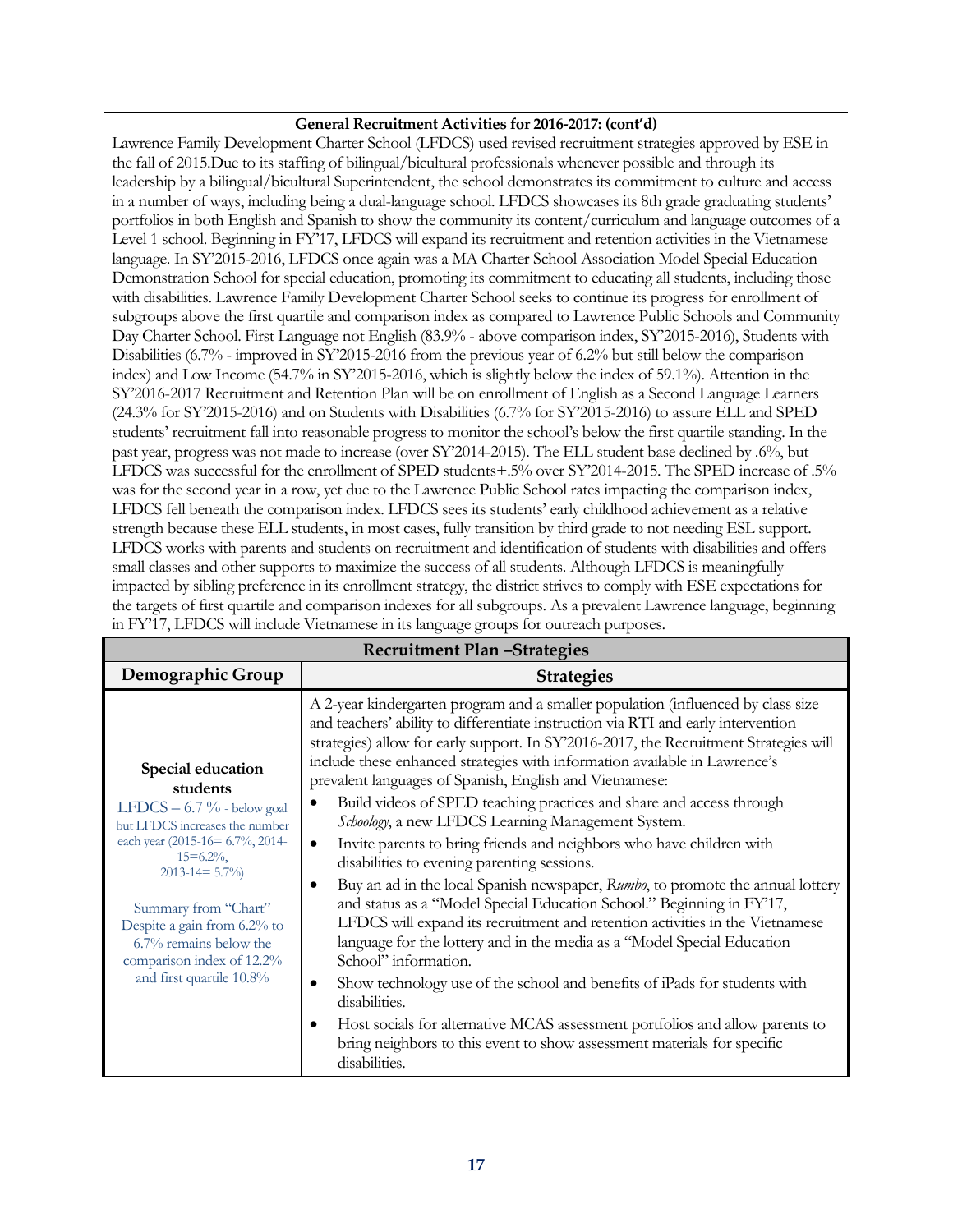| Special education<br>students (cont'd)<br>LFDCS $-6.7\%$ - below goal<br>but LFDCS increases the<br>number each year (2015-16=<br>$6.7\%$ , 2014-15=6.2%,<br>$2013 - 14 = 5.7\%$<br>Summary from "Chart"<br>Despite a gain from 6.2% to<br>6.7% remains below the<br>comparison index of 12.2%<br>and first quartile 10.8%                                                              | Outreach through social service agencies supplemented by expanded<br>$\bullet$<br>outreach through Blue Skies Wellness to reach students with disabilities.<br>Host SY'2016-2017 School Site Council and PAC meetings with parents<br>$\bullet$<br>discussing LFDCS' services to special education students and these sessions<br>will be conducted in the prevalent languages of Lawrence.<br>Make available representatives from the school's SPED PAC to prospective<br>٠<br>families at the lottery to discuss special education support.<br>Provide information about available instructional and assessment services<br>٠<br>for children with special needs at LFDCS' Summer Food Fiesta & Family<br>Movie Nights.<br>As a Provider of Targeted Assistance to the Lawrence Public School, LFDCS<br>staff members--on loan for that project-- will build awareness of supporting<br>all learners.                                                                                                                                                                                                                                                                                                                                                                                                                                                                                                                                                 |
|-----------------------------------------------------------------------------------------------------------------------------------------------------------------------------------------------------------------------------------------------------------------------------------------------------------------------------------------------------------------------------------------|---------------------------------------------------------------------------------------------------------------------------------------------------------------------------------------------------------------------------------------------------------------------------------------------------------------------------------------------------------------------------------------------------------------------------------------------------------------------------------------------------------------------------------------------------------------------------------------------------------------------------------------------------------------------------------------------------------------------------------------------------------------------------------------------------------------------------------------------------------------------------------------------------------------------------------------------------------------------------------------------------------------------------------------------------------------------------------------------------------------------------------------------------------------------------------------------------------------------------------------------------------------------------------------------------------------------------------------------------------------------------------------------------------------------------------------------------------|
| <b>Limited English-</b><br>proficient students<br>Measure #1: First<br>Language Not English<br>(83.9%)- above goal<br>Above or equal to the first<br>quartile (61.3 %) and comparison<br>index $(62.6\%)$                                                                                                                                                                               | LFDCS advertises in Spanish and enrolls at the K-1 level for 4 year olds and<br>enrolls from the K-2 - grade 3 waitlist. Beginning in FY'17, Vietnamese will be<br>added as a language for advertisements. ELL effectiveness at the early<br>childhood levels usually allows students to successfully transition out by grade<br>3. LFDCS will maintain many current recruitment strategies for First Language<br>not English students as we are above the first quartile and comparison index.<br>Because we are a dual-language school, all listed activities will be done in<br>English and in Spanish (the Lawrence community's prevalent languages with<br>Vietnamese added in FY'17). Beginning in FY'17, LFDCS will expand its<br>recruitment and retention activities in the Vietnamese language.<br><b>Measure #1:</b> Based on the number of students who are admitted with a first<br>language other than English, we see our effectiveness at the early elementary<br>levels as influencing this number by successfully transitioning by grade 3. Our<br>ELL CPR is in full compliance.                                                                                                                                                                                                                                                                                                                                                     |
| Measure #2: English<br>Language Learners<br>24.3% - below goal despite an<br>increase over 2014-15 which was<br>21.2%<br>Below first quartile (26.4%) and<br>comparison index $(28.2\%)$<br>2015-16 increase of $1.1\%$<br>complements the year before<br>which increased by 1.9%, thus<br>showing progress<br>(Note: Results impacted by<br>LFDCS' effective ESL and SEI<br>supports.) | <b>Measure #2 (enhanced):</b> Although we are below the goal, we showed some<br>progress over the past two years with small increases as listed in the left<br>column. We want to continue our community outreach done in English and in<br>Spanish and in FY'17 in Vietnamese with ESE understanding our smaller K-8<br>population, influenced by effective ELL transitions which are generally by grade<br>3. New students do not enter after grade 3, based on its charter. Class size and<br>teachers' ability to differentiate instruction via RTI allows for SEI and more<br>individualized supports and early intervention strategies. Other forms of<br>outreach will include:<br>Provide School Site Council and PAC meetings with information delivered<br>$\bullet$<br>in English and in Spanish for parents to share in their neighborhoods to<br>increase awareness about LFDCS' services for non-English speakers.<br>Begin planning for sharing with parents and the community the LFDCS<br>$\bullet$<br>Learning Management System, including its dual-language content in<br>English and in Spanish.<br>Build resources and professional development mechanisms to show other<br>٠<br>parents at School Site Council meetings how the process of language<br>acquisition in English and in Spanish can be enhanced for shorter timelines.<br>If outreach to Vietnamese families is successful, that language will be added<br>as well. |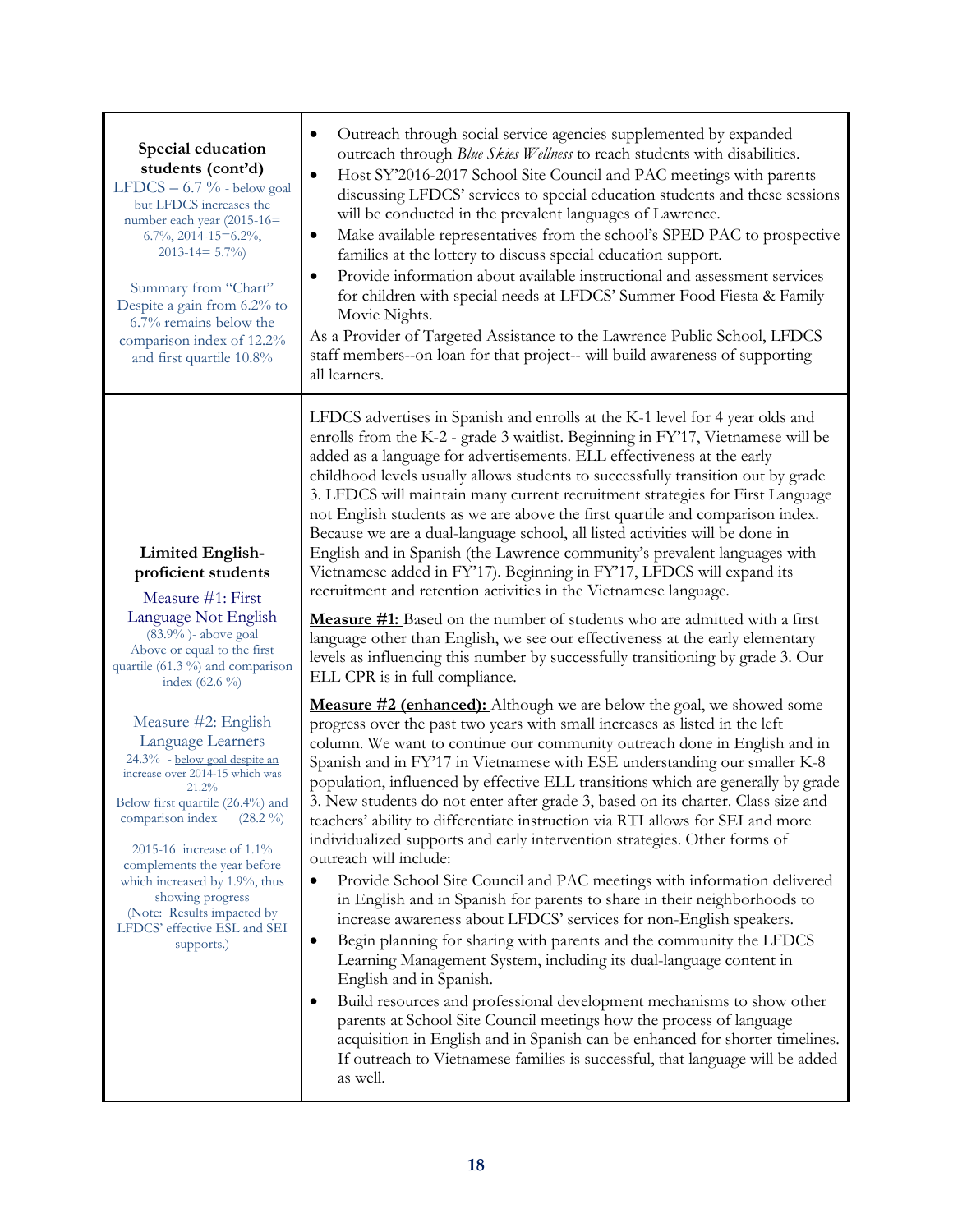| <b>Limited English-</b><br>proficient students<br>(cont'd)<br>Measure #1: First Language<br>Not English (83.9%)- above goal<br>Above or equal to the first quartile<br>$(61.3\%)$ and comparison index<br>$(62.6\%)$<br>Measure #2: English Language<br>Learners<br>24.3% - below goal despite an<br>increase over 2014-15 which was 21.2%<br>Below first quartile (26.4%) and<br>comparison index<br>$(28.2\%)$<br>2015-16 increase of 1.1%<br>complements the year before<br>which increased by 1.9%, thus<br>showing progress<br>(Note: Results impacted by<br>LFDCS' effective ESL and<br>SEI supports.) | Continue neighborhood visibility with summer home visits for incoming<br>students with continued promotion of ESL services, Family Movie and<br>Math Nights and conducting such activities in English and in Spanish.<br>Outreach through the LPS-especially the new Lawrence Family Public<br>$\bullet$<br>Academy- with ads in Spanish newspapers. Translation services will be<br>conducted in Spanish at parent engagement activities.<br>Provide Family Math Night and other parent participation events with<br>٠<br>materials to bring to their neighborhoods to share with prospective families<br>that will encourage non-English speakers to pursue the LFDCS lottery<br>which will be communicated in Spanish and Vietnamese.<br>Outreach through the LPS-especially the new Lawrence Family Public<br>$\bullet$<br>Academy-with ads in Spanish newspapers.<br>Translation services will be conducted in Spanish at parent engagement<br>٠<br>activities.<br>Provide Family Math Night and other parent participation events with<br>٠<br>materials to bring to their neighborhoods to share with prospective families<br>that will encourage non-English speakers to pursue the LFDCS lottery<br>which will be communicated in Spanish and in Vietnamese. |
|--------------------------------------------------------------------------------------------------------------------------------------------------------------------------------------------------------------------------------------------------------------------------------------------------------------------------------------------------------------------------------------------------------------------------------------------------------------------------------------------------------------------------------------------------------------------------------------------------------------|-----------------------------------------------------------------------------------------------------------------------------------------------------------------------------------------------------------------------------------------------------------------------------------------------------------------------------------------------------------------------------------------------------------------------------------------------------------------------------------------------------------------------------------------------------------------------------------------------------------------------------------------------------------------------------------------------------------------------------------------------------------------------------------------------------------------------------------------------------------------------------------------------------------------------------------------------------------------------------------------------------------------------------------------------------------------------------------------------------------------------------------------------------------------------------------------------------------------------------------------------------------------------|
| Students eligible for free<br>or reduced lunch<br>LFDCS - 54.7% (slightly lower<br>than 2014-15 of 59.6%. This is<br>slightly below first quartile<br>(59.1% and the comparison<br>index 58.6%                                                                                                                                                                                                                                                                                                                                                                                                               | For recruitment, LFDCS does service projects including Thanksgiving baskets<br>for families and collections for a nearby shelter. Information about its meals<br>program will be shared through a Board member who works at a nearby<br>neighborhood shelter. Where needed, LFDCS will share information at<br>community service centers and mobilize its 8 <sup>th</sup> graders for community<br>service projects.                                                                                                                                                                                                                                                                                                                                                                                                                                                                                                                                                                                                                                                                                                                                                                                                                                                  |
| Students who are sub-<br>proficient                                                                                                                                                                                                                                                                                                                                                                                                                                                                                                                                                                          | The MCAS, GMADE and GRADE test scores at LFDCS are strong for a<br>district enrolling at a low-income, minority population. The school has<br>lengthened its summer enrichment programs, added an ELL Summer full-day<br>program for students meeting benchmark in order to prevent learning losses<br>and increased its focus on health and nutrition. For recruitment, there are no<br>strategy changes with the exception of adding Vietnamese as needed for the<br>populations represented in the student population                                                                                                                                                                                                                                                                                                                                                                                                                                                                                                                                                                                                                                                                                                                                              |
| Students at risk of<br>dropping out of school                                                                                                                                                                                                                                                                                                                                                                                                                                                                                                                                                                | To assure high school retention and to track outcomes over time, LFDCS also<br>employs two Secondary School Coordinators to work with 7th and 8th grade<br>students on admission and retention at high schools. The management<br>organization of LFDCS has a program for teen drop-outs, and some of the<br>issues related to this population are shared with parents of the charter school.<br>Also, sessions are run for teachers on engagement and student behavior as well<br>as for parents on discipline. LFDCS is in an urban neighborhood with close ties<br>to the Department of Children and Families and the Department of<br>Transitional Assistance. Through the Community Pathways workgroup,<br>information about students at risk and retention strategies is shared.                                                                                                                                                                                                                                                                                                                                                                                                                                                                                |
| Students who have<br>dropped out of school                                                                                                                                                                                                                                                                                                                                                                                                                                                                                                                                                                   | Not applicable – we do not enroll students who are age-eligible to drop out.                                                                                                                                                                                                                                                                                                                                                                                                                                                                                                                                                                                                                                                                                                                                                                                                                                                                                                                                                                                                                                                                                                                                                                                          |
| <b>OPTIONAL</b><br>Other subgroups of<br>students who should be<br>targeted to eliminate the<br>achievement gap                                                                                                                                                                                                                                                                                                                                                                                                                                                                                              | Not applicable                                                                                                                                                                                                                                                                                                                                                                                                                                                                                                                                                                                                                                                                                                                                                                                                                                                                                                                                                                                                                                                                                                                                                                                                                                                        |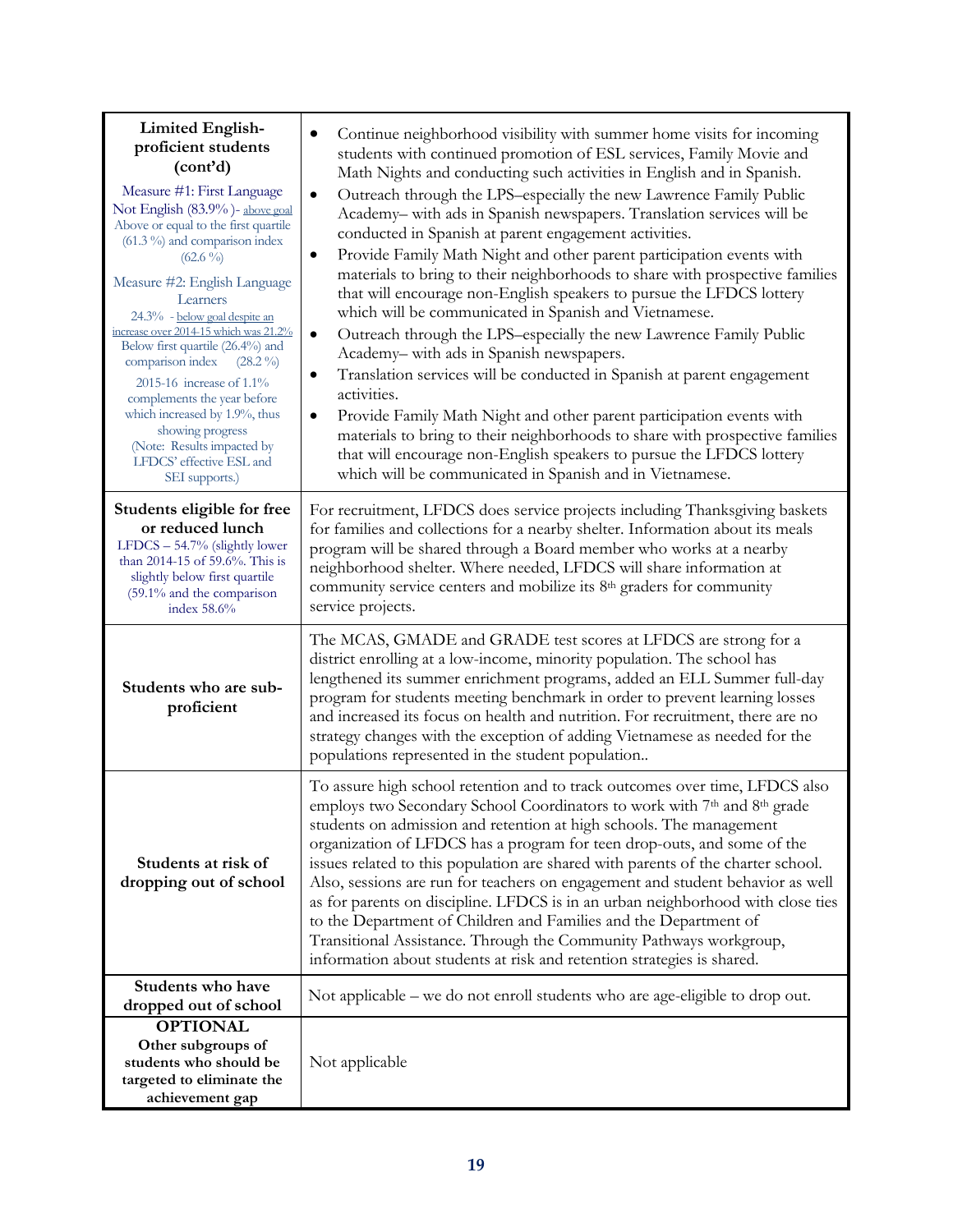# **RETENTION PLAN – 2016-2017**

#### **2015-2016 Implementation Summary:**

LFDCS establishes a retention goal in its charter of 95-100% for all students and in SY'2015-2016 achieved 97.1% for all students. Its goal for SY'2016-2017 remains the same of 95-100% retention. For kindergarten students the levels were: Kindergarten-96.9% and Grade 1-97.6%. According to the "the Chart," the individual grades of grade 2 and 8 did not meet the 95% or above target with 93.8% and 94.8% respectively in SY'2015-2016. LFDCS is proud that all measured subgroups were at or above 95%. The results are: English Language Learners at 98.6%, High Needs at 96.6%, Low Income at 96.8% and Students with Disabilities at 95.2%. \*\*\*It is acknowledged here that Lawrence's prevalent languages are listed as English, Spanish and Vietnamese. If Vietnamese-speaking families are added in the future to the student base, all retention strategies will apply to them as they do to speakers of English and Spanish. \*\*\*

| <b>Overall Student Retention Goal</b>                                                                                                                                                  |                                                                                                                                                                                                                                                                                                                                                                                                                                                                                                                                                                                                                                                                                                                                                                                                                                                                                                                                                                                           |  |  |
|----------------------------------------------------------------------------------------------------------------------------------------------------------------------------------------|-------------------------------------------------------------------------------------------------------------------------------------------------------------------------------------------------------------------------------------------------------------------------------------------------------------------------------------------------------------------------------------------------------------------------------------------------------------------------------------------------------------------------------------------------------------------------------------------------------------------------------------------------------------------------------------------------------------------------------------------------------------------------------------------------------------------------------------------------------------------------------------------------------------------------------------------------------------------------------------------|--|--|
| Annual goal for student retention (percentage):<br>95% or higher                                                                                                                       |                                                                                                                                                                                                                                                                                                                                                                                                                                                                                                                                                                                                                                                                                                                                                                                                                                                                                                                                                                                           |  |  |
| <b>Retention Plan-Strategies</b>                                                                                                                                                       |                                                                                                                                                                                                                                                                                                                                                                                                                                                                                                                                                                                                                                                                                                                                                                                                                                                                                                                                                                                           |  |  |
| Demographic Group                                                                                                                                                                      | <b>Strategies</b>                                                                                                                                                                                                                                                                                                                                                                                                                                                                                                                                                                                                                                                                                                                                                                                                                                                                                                                                                                         |  |  |
| Special education<br>students<br>Attrition rate for SY'2015-<br>16=2.9%; Retention Rate for<br>SY'2014-15= 97.1%. Goal<br>for SY'2016-2017 remains:<br>95% or better                   | Build professional development and demonstrate best practices through the<br>Massachusetts Charter School Association's Model Special Education Model<br>School Project as well as guest access to the LFDCS Learning Management<br>System (Schoology).<br>Provide all students with technology support (hardware and software) and<br>differentiate teaching techniques.<br>Build SPED capacity through an expanded inventory of assessment options.<br>٠<br>Evaluate SPED referrals and needs in a timely way, assure that all SPED<br>$\bullet$<br>staff receives professional development and possesses certification.<br>Maintain paraprofessional support at the early childhood level and maintain<br>small class size for all grade levels.<br>• K-1 home visits to enhance communication with parents of student<br>support services.<br>Involve parents at Board meetings, events and SPED PAC meetings.<br>Fully integrate the needs of SPED students in RTI and all programs. |  |  |
| Maintain Title Three activities for parents and review quarterly the ELL<br>$\bullet$                                                                                                  |                                                                                                                                                                                                                                                                                                                                                                                                                                                                                                                                                                                                                                                                                                                                                                                                                                                                                                                                                                                           |  |  |
| <b>Limited English-</b><br>proficient students<br>Attrition rate for SY'2015-16<br>$= 1.4\%$ ; Retention Rate for<br>SY'2015-16= 98.6%. Goal<br>for SY'2016-17 is: $95\%$ or<br>better | Coordinated Program Review expectations.<br>Fully integrate SEI techniques into professional development resources<br>available on our Learning Management System (Schoology).<br>• Provide full translation services to parents at meetings, family events and<br>SPED PAC meetings.<br>Through Spanish translations, maximize participation of non-English<br>speaking parents with: bilingual websites, letters, support services at<br>Quintana Family Center and at parent conferences and by using Spanish-<br>translated "One Call" messages.                                                                                                                                                                                                                                                                                                                                                                                                                                      |  |  |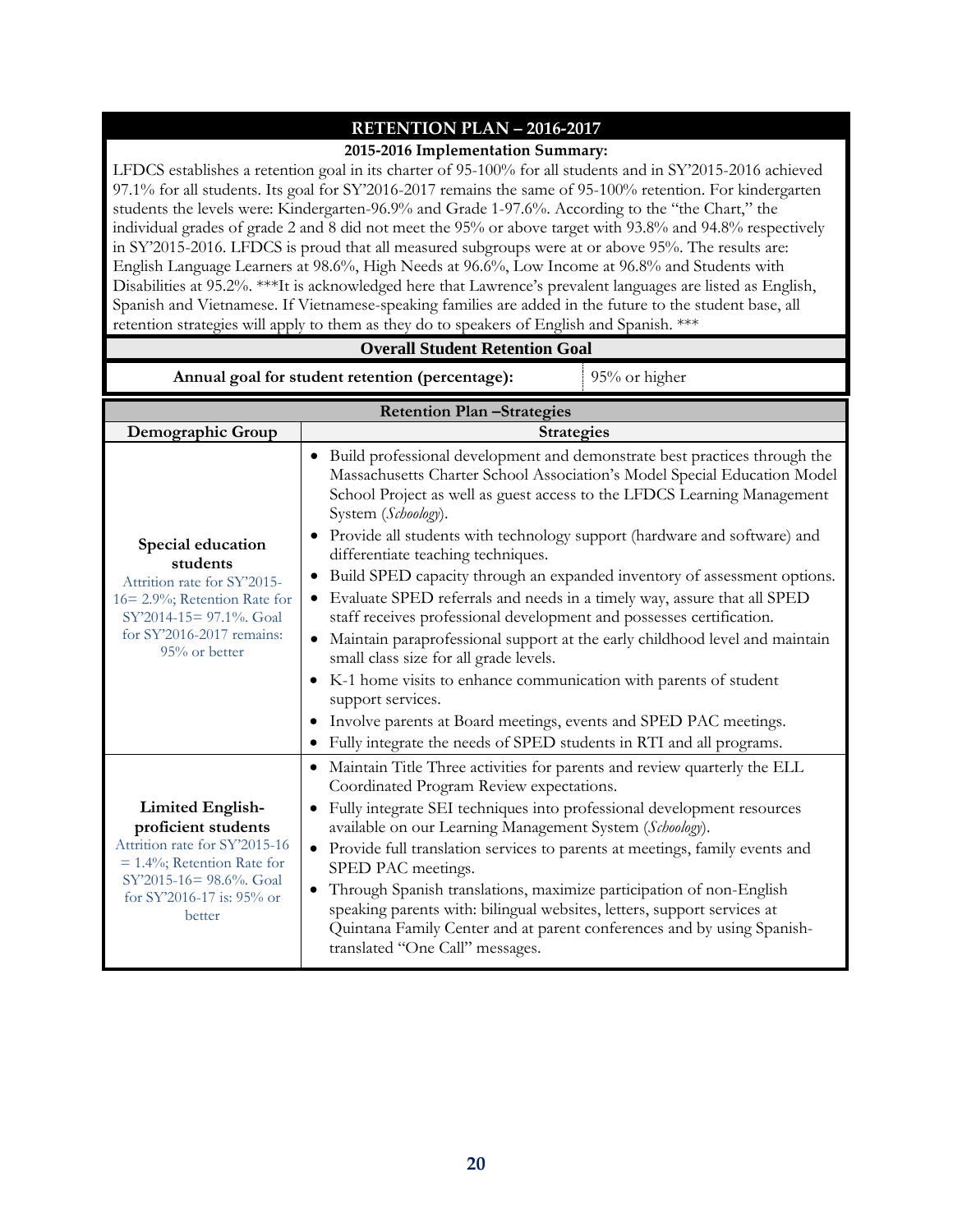| Low Income<br>(Students eligible for<br>free or reduced lunch)<br>Attrition rate for SY'2015-16<br>$=$ 3.2%; Retention Rate for<br>SY'2015-16= 96.8%. Goal<br>for SY'2016-17 is: $95\%$ or<br>better | • Continue to align activities for access, diversity and equity to the charter and<br>LFDCS mission which is "Strengthening FamiliesBuilding Community."<br>• Use grants (Title One, Title Three, Title IIA and foundation supports) to<br>supplement the core instructional and student support services.<br>• Invite school community to LFDCS' summer Food Fiesta and other<br>special events.<br>Maintain the diversity of parent involvement activities and involve low-<br>income parents in leadership opportunities.                                                                                                                                                                                                                                                                                                                                                                                                                                                                                                                                                                                                                                                             |
|------------------------------------------------------------------------------------------------------------------------------------------------------------------------------------------------------|------------------------------------------------------------------------------------------------------------------------------------------------------------------------------------------------------------------------------------------------------------------------------------------------------------------------------------------------------------------------------------------------------------------------------------------------------------------------------------------------------------------------------------------------------------------------------------------------------------------------------------------------------------------------------------------------------------------------------------------------------------------------------------------------------------------------------------------------------------------------------------------------------------------------------------------------------------------------------------------------------------------------------------------------------------------------------------------------------------------------------------------------------------------------------------------|
| <b>High Needs</b><br>(Students who are sub-<br>proficient)<br>Attrition rate for SY'2015-16<br>$=$ 3.4%; Retention Rate for<br>SY'2014= 96.6%. Goal for<br>SY'2016-2017 is: 95%                      | • Offer extended-day Saturday and Summer Programs for intervention,<br>language development and enrichment.<br>Host monthly grade-level meetings on the curriculum and interventions.<br>Maintain low student-to-teacher ratios to allow maximum opportunities for<br>individualized instruction.<br>Add Professional Development Practices with blended learning to further<br>differentiate instruction and maximize project-based learning.                                                                                                                                                                                                                                                                                                                                                                                                                                                                                                                                                                                                                                                                                                                                           |
| Students at risk of<br>dropping out of school                                                                                                                                                        | Through a strong academic program, academic support with high school<br>transitions ("Opening Doors") and in-house and contracted student support<br>services, LFDCS will continue to support the social/emotional needs of all<br>of its students.<br>Restructure Opening Doors and reframe jobs as Secondary School<br>Coordinators to increase the connections between high school admissions<br>and retention. Increase data tracking from the Superintendent's office for<br>results monitoring.<br>LFDCS' Parent Liaison (who is its Homeless Liaison) and the School Nurse<br>$\bullet$<br>(both bilingual) provide support to students and families by identifying<br>warning signs for students who may be at risk of dropping out of school<br>when age-eligible.<br>• Provide scholarships and transportation for homeless students to Summer<br>Academy, work with parents to provide transportation when parents need to<br>leave their homes in an emergency and work with a neighborhood homeless<br>shelter for student support.<br>Provide remote access and a webcam in the classroom to students who are<br>hospitalized or homebound for an extended period of time. |
| Students who have<br>dropped out of school                                                                                                                                                           | • No change; LFDCS is a Kindergarten to grade 8 school.                                                                                                                                                                                                                                                                                                                                                                                                                                                                                                                                                                                                                                                                                                                                                                                                                                                                                                                                                                                                                                                                                                                                  |
| <b>OPTIONAL</b><br>Other subgroups of students who<br>should be targeted to eliminate the<br>achievement gap                                                                                         | Appropriate strategies are defined through the LFDCS' RTI, SPED and<br>ELL plans and operations; LFDCS is in full compliance in all areas.                                                                                                                                                                                                                                                                                                                                                                                                                                                                                                                                                                                                                                                                                                                                                                                                                                                                                                                                                                                                                                               |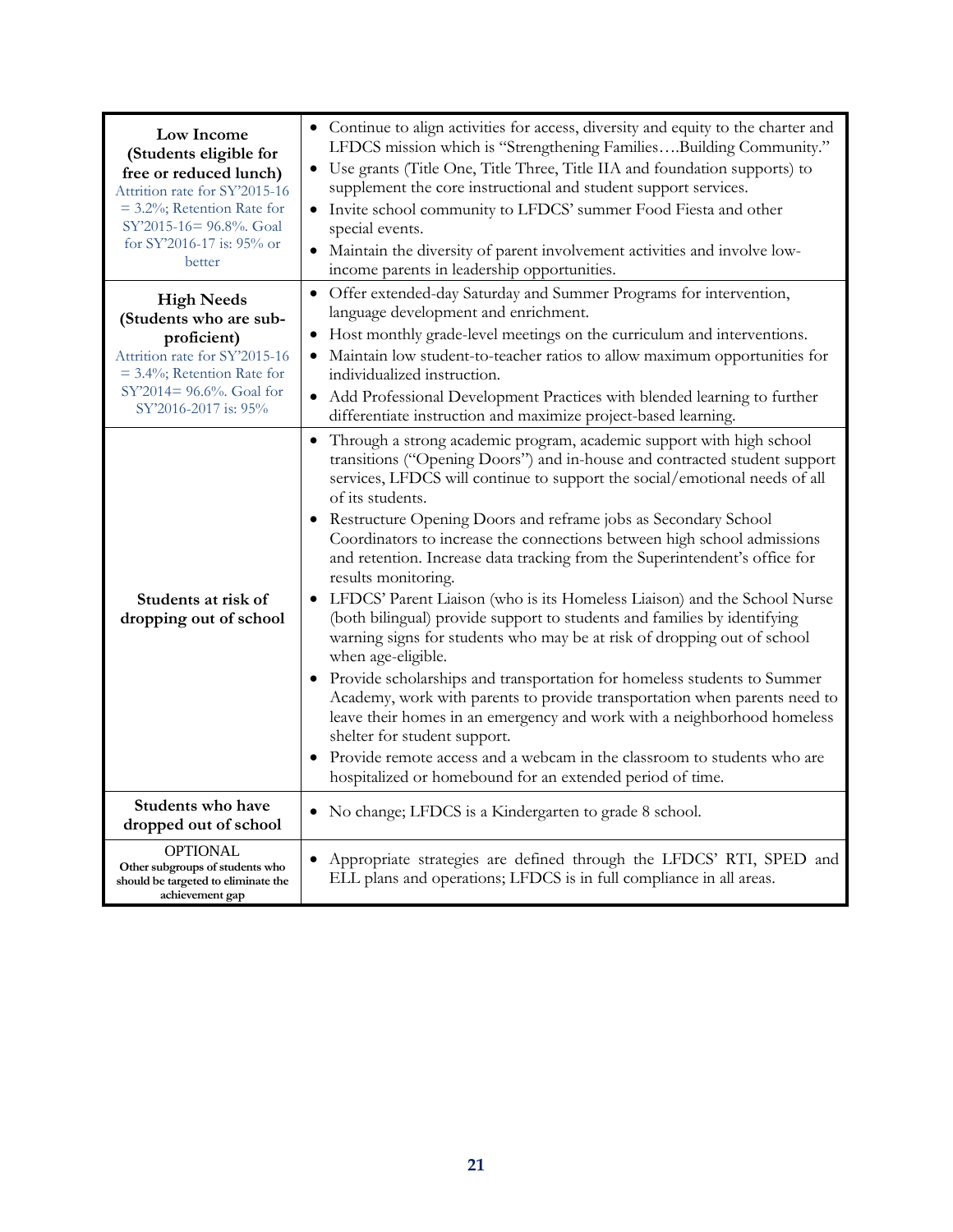# **SCHOOL AND STUDENT DATA**

**<http://profiles.doe.mass.edu/reportcard/rc.aspx?linkid=37&orgcode=04540205&fycode=2015&orgtypecode=6&> Listed below is student demographic and subgroup information from the June, 2016 SIMS report.**

| STUDENT DEMOGRAPHIC AND SUBGROUP INFORMATION      |                                                       |                                                |                          |                 |
|---------------------------------------------------|-------------------------------------------------------|------------------------------------------------|--------------------------|-----------------|
| Race/Ethnicity                                    |                                                       | # of students                                  | % of entire student body |                 |
| African-American                                  |                                                       | 5                                              | 0.7%                     |                 |
| Asian                                             |                                                       | $\overline{0}$                                 | $0.0\%$                  |                 |
| Hispanic                                          |                                                       | 689                                            | 98.7%                    |                 |
| Native American                                   |                                                       | $\theta$                                       | $0.0\%$                  |                 |
| White                                             |                                                       | $\overline{4}$                                 | 0.6%                     |                 |
| Native Hawaiian, Pacific Islander                 |                                                       | $\theta$                                       | $0.0\%$                  |                 |
| Multi-race, non-Hispanic                          |                                                       | $\theta$                                       | $0.0\%$                  |                 |
| Special education                                 |                                                       | 45                                             | 6.5%                     |                 |
| Limited English proficient                        |                                                       | 169                                            | 24.2%                    |                 |
|                                                   | <b>ADMINISTRATIVE ROSTER FOR SY'2015-2016</b>         |                                                |                          |                 |
| Name, Title                                       | <b>Brief Job Description</b>                          |                                                | <b>Start date</b>        | <b>End date</b> |
| Ralph Carrero,                                    | Chief Executive Officer - Responsible for             |                                                | 8/07                     |                 |
| Superintendent                                    | implementation of mission, policies & budget          |                                                |                          |                 |
| Judith Marley, EdD                                | Responsible for Administration, Reporting and         |                                                | 9/14                     |                 |
| Asst. Superintendent                              |                                                       | Compliance; Serve as Superintendent's designee |                          |                 |
| Susan Earabino, EdD,                              | Head of Educational Program - Hiring,                 |                                                | 7/14                     |                 |
| Principal                                         | supervision, training, evaluation of staff/curriculum |                                                |                          |                 |
| Janis Brodeur<br>Special Education                | Special Education program: staffing, IEPs,            |                                                | 8/13                     |                 |
| Director                                          | establish procedures, etc.                            |                                                |                          |                 |
| Jennifer Fanning, Head of                         | Building operations, student behavior and             |                                                | 8/13                     |                 |
| <b>Lower School</b>                               | discipline, schedules, parent communication           |                                                |                          |                 |
| Stephanie Cole                                    | Building operations, student behavior and             |                                                | 7/08                     |                 |
| Head of Upper School                              | discipline, schedules, parent communication           |                                                |                          |                 |
| Erica Crescenzo, Head of                          | Building operations, student behavior and             |                                                |                          |                 |
| School, Academy for Early<br>Academic Preparation | discipline, schedules, parent communication           |                                                | 7/14                     |                 |
| Mary C. Kennedy                                   |                                                       |                                                |                          |                 |
| Food Services Director                            | Food services                                         |                                                | 8/12                     | 6/16            |
| David Hildt                                       | After-school program                                  |                                                | 8/12                     |                 |
| After-School Coordinator                          |                                                       |                                                |                          |                 |
| George Masterson<br><b>STEM Coordinator</b>       | Science curriculum and partnerships                   |                                                | 8/15                     |                 |
| Hali Castleman,                                   |                                                       |                                                | 9/13                     |                 |
| ELL/RTI Coordinator                               | ELL/RTI program                                       |                                                |                          |                 |
| <b>June Kim</b><br>Digital Instructor             | <b>Blended Learning Program</b>                       |                                                | 7/14                     |                 |

**Please note:** The Director of Finance, Technology Coordinator and Maintenance Supervisor all do work for the charter school but are employed by Lawrence Family Development & Education Fund, Inc.

| <b>TEACHERS AND STAFF ATTRITION FOR SY'2015-2016</b> |                                                                                                                            |  |  |  |
|------------------------------------------------------|----------------------------------------------------------------------------------------------------------------------------|--|--|--|
|                                                      | Number as of the last day<br>Departures during<br>Departures at the end<br>SY'2015-2016<br>SY'2015-2016<br>of SY'2015-2016 |  |  |  |
| Teachers                                             | 60                                                                                                                         |  |  |  |
| Other Staff                                          | 45                                                                                                                         |  |  |  |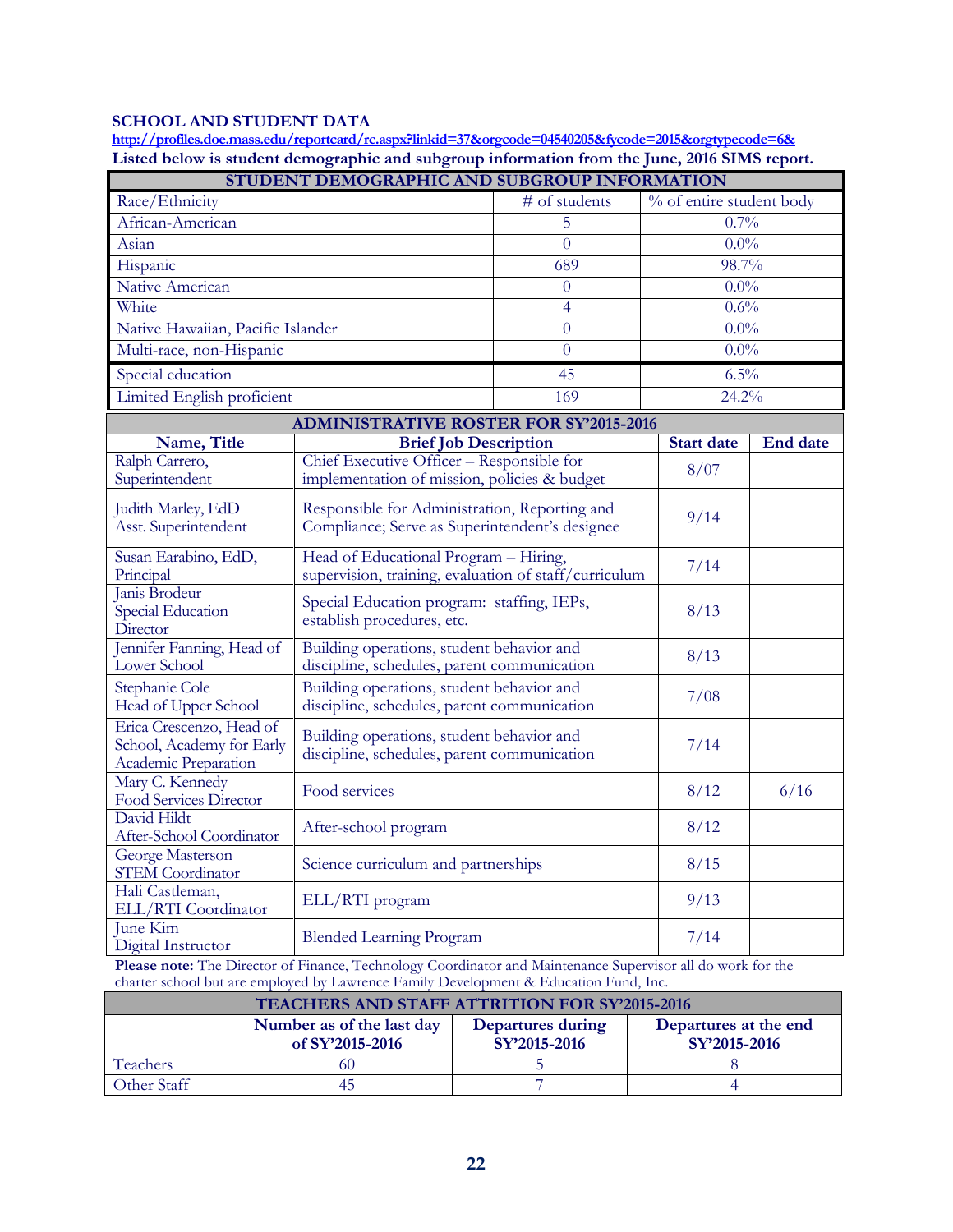| <b>BOARD OF TRUSTEES - SY'2015-2016</b> |                          |                              |                                                                                         |                                                                                            |
|-----------------------------------------|--------------------------|------------------------------|-----------------------------------------------------------------------------------------|--------------------------------------------------------------------------------------------|
| <b>Name</b>                             | <b>Position</b>          | <b>Committee Affiliation</b> | Area of expertise and/or<br>additional role at school                                   | Number and<br>length of term(s)<br>including date of<br>election and<br>expiration of term |
| Raquel Bauman                           | President                | LFDEF representative         | Retired                                                                                 | 2 <sup>nd</sup> term<br>$2/2011 - 8/2017$                                                  |
| Joan Thompson                           | <b>Vice</b><br>President | <b>LFDEF</b> representative  | Professor, Endicott College                                                             | $1st$ term<br>$9/2013 - 8/2016$                                                            |
| Anne Hemmer                             | Treasurer                | LFDEF representative         | Retired                                                                                 | $2nd$ term<br>2/2010-8/2016                                                                |
| Henry Vargas                            | Clerk                    | Parent representative        | Paraprofessional, St. Anne's<br>School, Methuen, MA                                     | 3rd term<br>$10/09 - 8/2018$                                                               |
| Rafael Abislaiman                       | Member                   | LFDEF representative         | <b>Executive Director,</b><br>Merrimack Valley WIB                                      | 1 <sup>st</sup> term<br>9/2014-8/2017                                                      |
| Rita Almanzar                           | Member                   | Parent representative        | <b>Tech Assistant</b><br>Lowell General Hospital                                        | $1st$ term<br>$9/2013 - 8/2016$                                                            |
| Joe Figuereo                            | Member                   | Alumni representative        | <b>Registered Nurse</b>                                                                 | $1st$ term<br>$9/2015 - 8/2018$                                                            |
| Ana Medina                              | Member                   | <b>LFDEF</b> Representative  | Discipline Coordinator,<br><b>Greater Lawrence Vocational</b><br><b>High School</b>     | $1st$ term<br>$9/2014 - 8/2017$                                                            |
| Ilonka Mora                             | Member                   | Parent representative        | <b>Quality Control Clerk</b><br>The Gem Group                                           | $2nd$ term<br>12/2010-8/2016                                                               |
| Yokasta Perez                           | Member                   | Parent representative        | <b>HIM Scanner Lead Clerk</b><br><b>Greater Lawrence Family</b><br><b>Health Center</b> | $1st$ term<br>9/2013-8-2016                                                                |
| <b>Beilis</b> Soto                      | Member                   | Parent representative        | <b>Site Services Supervisor</b><br><b>Cummings Properties</b>                           | $1st$ term<br>9/2013-8/2016                                                                |
| Greg Spurr                              | Member                   | <b>LFDEF</b> Representative  | Senior Lender<br>Middle Market Lending<br>TD Bank N.A                                   | 1 <sup>st</sup> term<br>$9/2014 - 8/2017$                                                  |
| Victor Vega                             | Member                   | Alumni representative        | Engineer, Beta Group Inc.                                                               | 1 <sup>st</sup> term<br>$9/2015 - 8/2018$                                                  |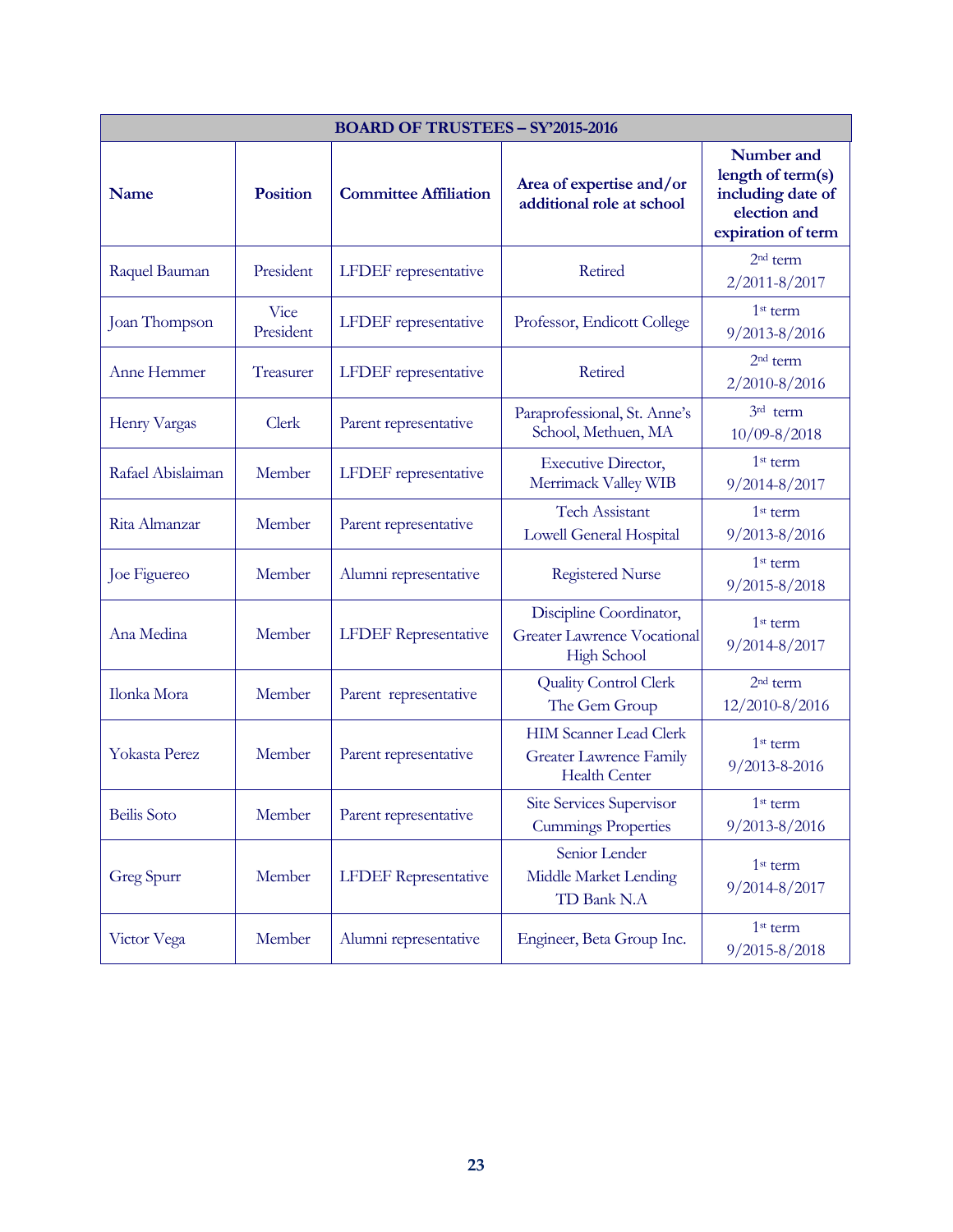# **Additional Required Information**

# **Key Leadership Changes**

| <b>Position</b>                                       | Name           |
|-------------------------------------------------------|----------------|
| Board of Trustees Chairperson                         | N/A            |
| Charter School Leader                                 | N/A            |
| Assistant Charter School Leader                       | N/A            |
| Principal                                             | N/A            |
| Head of School Academy for Early Academic Preparation | N/A            |
| Head of Lower School                                  | N/A            |
| Head of Upper School                                  | N/A            |
| Special Education Director                            | N/A            |
| <b>MCAS Test Coordinator</b>                          | N/A            |
| SIMS Coordinator                                      | N/A            |
| English Language Coordinator                          | Hali Castleman |

# **Enrollment**

.

| <b>Action</b>                       | Date(s)           |
|-------------------------------------|-------------------|
| <b>Student Application Deadline</b> | February 24, 2017 |
| ∟otterv                             | March 8, 2017     |

**Complaints -** There was one complaint received on May 27, 2016 to ESE from a parent of the school regarding non-compliance of **603 CMR 28.03(3)(c): Educational services in home or hospital.** ESE investigated this complaint and issued a letter on July 1, 2016, which found that the district complied with 603 CMR 28.03(3)(c) in the matter. Based on the information gathered, their inquiries indicated that no violation of education law, regulation or policy occurred with regard to the specific concern(s) raised.